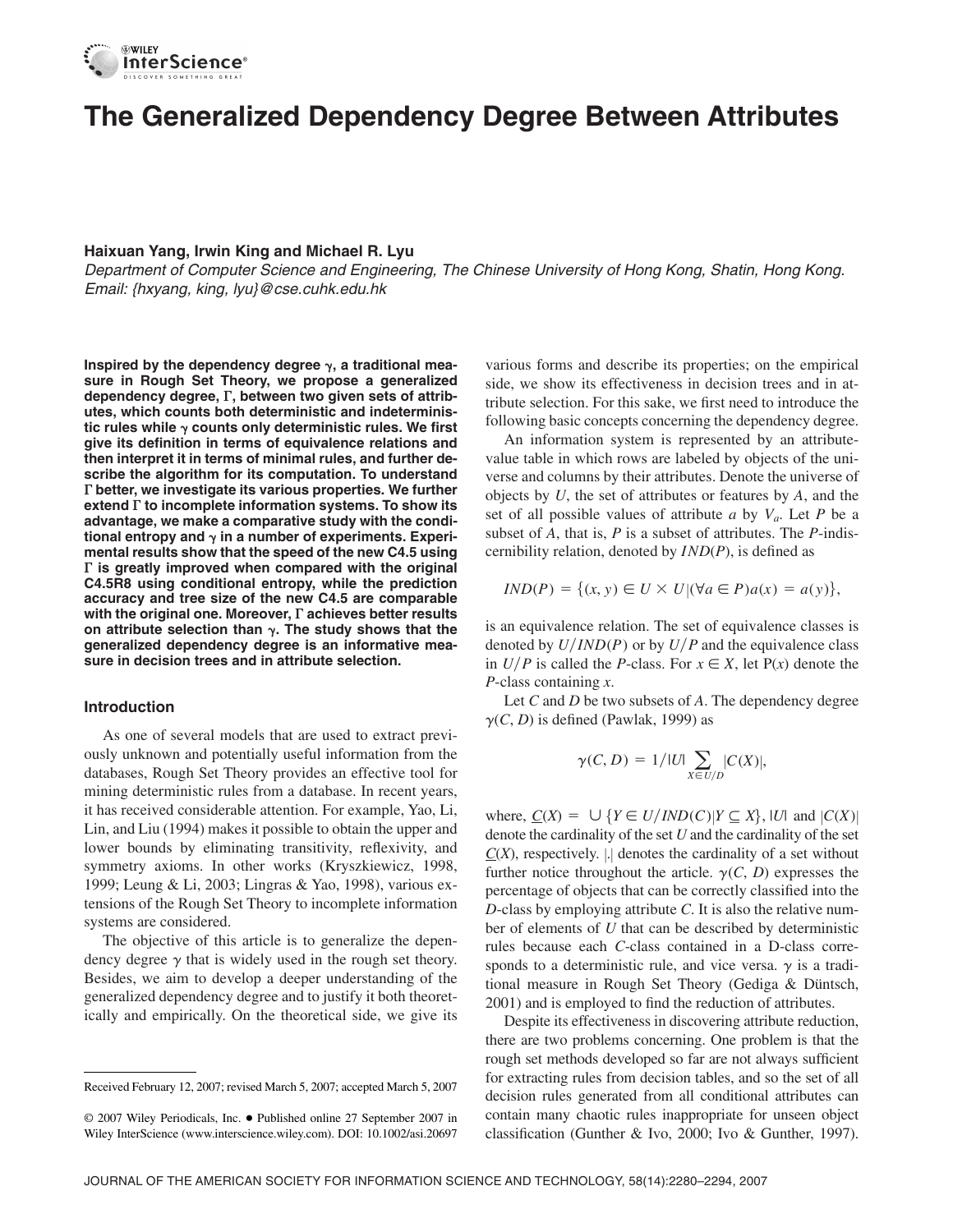To ensure that the prediction is not based on a few observations, Hassanien (2004) introduces a significance testing to evaluate the statistical significance of the rules based on the permutation distribution of  $\gamma$ , and discard those rules that can not pass the significance test. In a case study, this way achieves higher accuracy rates and less number of rules than the traditional method.

The other problem is that  $\gamma(C, D)$  loses some kind of dependency, and so it does not accurately express the dependency. In this article, we focus on this problem. Because  $\gamma(C, D)$  only counts deterministic rules (explained in the Connections Between  $\Gamma(C, D)$  and Minimal Rules section, where all the needed concepts will have been introduced), in the extreme cases when there is no deterministic rule, the dependency degree  $\gamma(C, D)$  will be equal to zero; however, there may actually be some kind of indeterministic dependency between *C* and *D*. For example, in Table 1 where *a*, *b*, *c*, and *d* represent *headache, muscle pain, body temperature,* and *influenza*, respectively. Let  $C = \{a\}$ ,  $D = \{d\}$ . There are two *D*-classes: {*e*1, *e*4, *e*5} and {*e*2, *e*3, *e*6, *e*7}, and two *C*-classes: {*e*1, *e*2, *e*3, *e*7} and {*e*4, *e*5, *e*6}. Because no *C*-class is completely contained in a *D*-class, by the definition of  $\gamma$ (*C*, *D*), we have  $\gamma$ (*C*, *D*) = 0. This contradicts the intuition that *D* depends on *C* in some way. We can analyze this contradiction by an equivalent definition of  $\gamma$ (*C*, *D*) shown in the Connections Between  $\Gamma(C, D)$  and Minimal Rules section. The phenomenon that  $\gamma(C, D) = 0$  can be explained by the fact that none of these rules

$$
a = Y \rightarrow d = Y,
$$
  
\n
$$
a = Y \rightarrow d = N,
$$
  
\n
$$
a = N \rightarrow d = N,
$$
  
\n
$$
a = N \rightarrow d = N
$$

is deterministic, and therefore all these rules are counted as zero by  $\gamma$ (*C*, *D*). Although the rule  $a = Y \rightarrow d = Y$ , is indeterministic, it actually contains the dependency relation (indeterministic) between the attribute *a* and the attribute *b*, and so it should be counted. To avoid the loss of the indeterministic dependency, we propose the generalized dependency degree  $\Gamma(C, D)$  by counting both deterministic rules and indeterministic rules.

In many cases, the databases used for data mining contain missing values of attributes. The problem of rule generation

| Influenza data. |
|-----------------|
|                 |

|                | Headache<br>(a) | Muscle<br>pain (b) | Body<br>temperature (c) | Influenza<br>(d) |
|----------------|-----------------|--------------------|-------------------------|------------------|
| e1             |                 | Υ                  |                         | Ν                |
| e2             |                 | V                  |                         | Υ                |
| e <sub>3</sub> |                 |                    | 2                       | Υ                |
| e4             | N               | Y                  |                         | Ν                |
| e <sub>5</sub> | N               | N                  |                         | Ν                |
| e6             | N               |                    | 2                       | Y                |
| e <sub>7</sub> |                 |                    |                         | Υ                |

from incomplete information systems is considered in the literature. The simplest method is to remove examples with unknown values. Replacing every missing value with the set of all possible values is another method (Lingras & Yao, 1998). Introducing the similarity relation and completion of an incomplete information system is a more accurate way to handle missing values (Kryszkiewicz, 1998, 1999; Leung & Li, 2003). To make the generalized dependency degree applicable to incomplete information systems, we extend its definition to the case of incomplete information systems by replacing missing values with their probabilistic distributions at first and then extending the definition of the confidence and the strength of a rule to incomplete information systems.

The generalized dependency degree  $\Gamma(C, D)$  is different from the  $\gamma$ -like statistics introduced by Gediga and Düntsch (2001), the idea of which is to count the number of errors, whereas  $\Gamma(C, D)$  counts every object by a corresponding fraction (as we will explain later, this is equivalent to counting all the minimal rules whose confidences are not equal to zero).

The rest of this article is organized as follows. In the Definition of the Generalized Dependency Degree section, we give the first two forms of the generalized dependency degree. In the Properties of the Generalized Dependency Degree section, we discuss the properties of this measure and give its third form. In the Extension of  $\Gamma$  to Incomplete Information Systems section, we extend it to incomplete information systems. In the Discussion: Comparison with the Conditional Entrophy section, we compare it with conditional entropy. In the Experiments section, we conduct experiments to support the generalized dependency degree concept. In the Conclusion and Fututre Work section, we draw a conclusion about the generalized dependency degree.

#### **Definition of the Generalized Dependency Degree**

In this section, we first cite the formal language in a complete information system, which is used to describe the decision rules. Then we give the definition of the generalized dependency degree. Finally we connect the minimal decision rules and the generalized dependency degree.

### *A Formal Language to Describe the Decision Rule*

The decision language is defined in (Pawlak, 2002a, 2002b). Let  $S = (U, A, V, f)$  be an information system. With every  $B \subseteq A$ , we associate a formal language, i.e., a set of formulae *For* (*B*). Formulae of *For* (*B*) are built up from attribute-value pairs  $a = v$  where  $a \in B$  and  $v \in V_a$  by means of logical connectives  $\wedge$  (and),  $\vee$  (or),  $\sim$  (not) in the standard way. For any  $\Phi \in For(B)$ , we denote the set of all objects satisfying  $\Phi$  by *supp* ( $\Phi$ ); this is called the support of  $\Phi$ .

A decision rule in *S* is an expression  $\Phi \to \Psi$ , where  $\Phi \in$ *For* (*C*),  $\Psi \in For$  (*D*), *C*, *D* are condition and decision attributes, respectively, and  $\Phi$  and  $\Psi$  are referred to as the condition and decision of the rule, respectively. A decision rule  $\Phi \to \Psi$  is called a *deterministic rule* in *S* if  $supp(\Phi) \subseteq$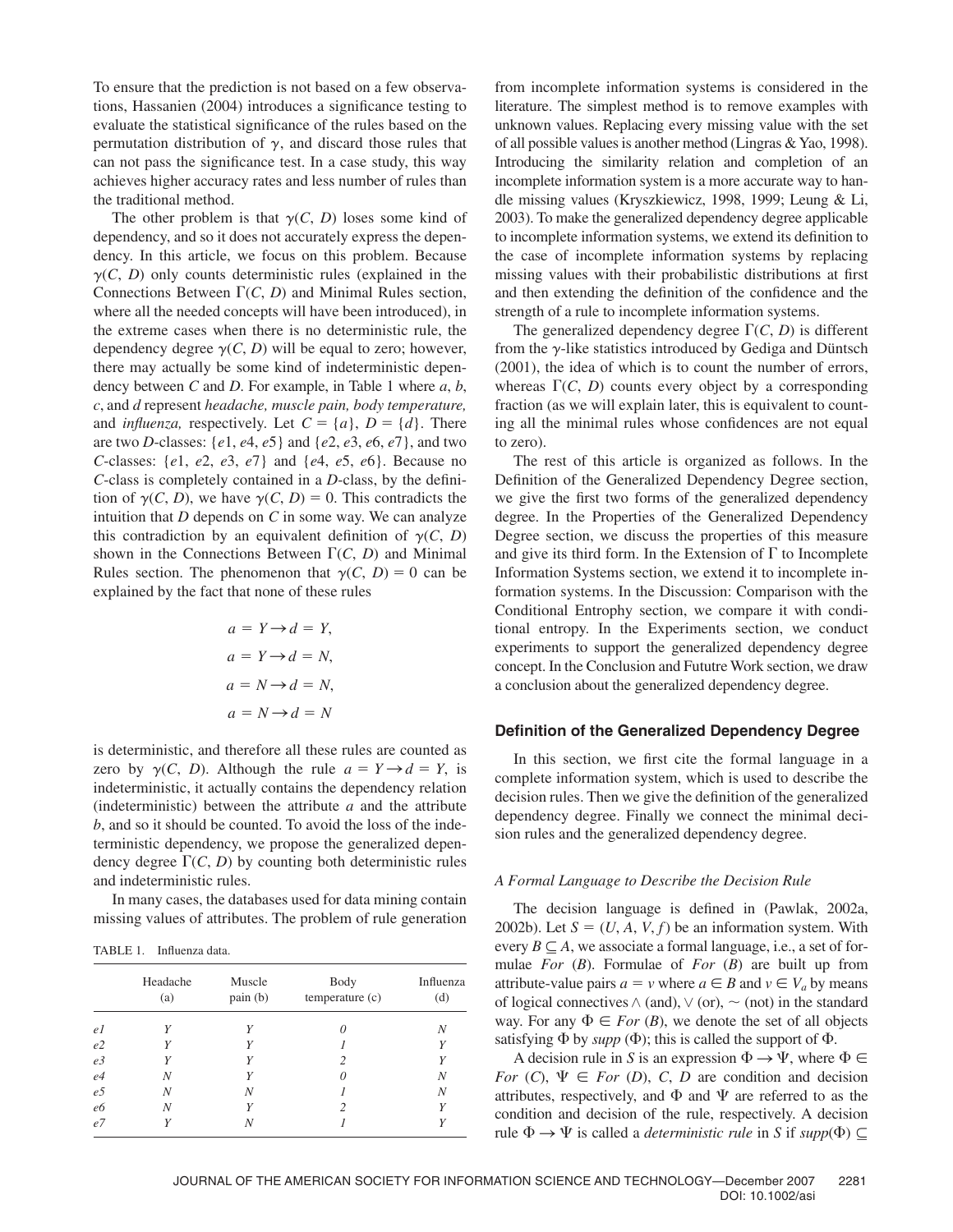$supp(\Psi)$ , and an *indeterministic rule* otherwise. With every decision rule  $\Phi \to \Psi$ , we associate a conditional probability called the *confidence* (the *certainty factor* of the rule  $\Phi \rightarrow \Psi$ ), and denote it by  $Con(\Phi \to \Psi)$ , which can be written as

$$
Con(\Phi \to \Psi) = \frac{|supp (\Phi \wedge \Psi)|}{|supp(\Phi)|}.
$$

We denote the *strength* of decision rule  $\Phi \rightarrow \Psi$  by  $Str(\Phi \to \Psi)$ , which is defined as:

$$
Str(\Phi \to \Psi) = \frac{|supp (\Phi \wedge \Psi)|}{|U|}.
$$

The denominator  $|supp(\Phi)|$  in  $Con(\Phi \to \Psi)$  counts only the objects that satisfy the formula  $\Phi$ , while the denominator *V* in *Str*( $\Phi \rightarrow \Psi$ ) counts all the objects. We show the definitions of the confidence and strength of a rule by the following example.

**Example 1:** In Table 1,  $A = \{a, b, c, d\}, U = \{e1, e2, e3,$ *e*4, *e*5, *e*6, *e*7, }. Let  $C = \{a, b\}$ ,  $D = \{d\}$ . We consider the rule  $a = Y \wedge b = Y \rightarrow d = Y$ . The condition part  $\Phi$  is equal to  $a = Y \wedge b = Y$ , while decision part  $\Psi$  is equal to  $d = Y$ , and so  $\Phi \wedge \Psi$  is equal to  $a = Y \wedge b = Y \wedge d = Y$ . Because  $supp(\Phi) = \{e1, e2, e3\}$  and  $supp(\Phi \wedge \Psi) = \{e2, e3\}$ , we have  $|supp(\Phi)| = 3$  and  $|supp(\Phi \wedge \Psi)| = 2$ , and so  $Con(\Phi \rightarrow$  $\Psi$ ) = 2/3, and *Str*( $\Phi \rightarrow \Psi$ ) = 2/7.

#### *The Generalized Dependency Degree*

We give our first form of the generalized dependency degree in terms of equivalence relations as follows.

**Definition 1:** The generalized dependency degree  $\Gamma(C)$ , *D*) is defined as

$$
\Gamma(C, D) = \frac{1}{|U|} \sum_{x \in U} \frac{|D(x) \cap C(x)|}{|C(x)|},
$$
 (1)

where  $D(x)$  and  $C(x)$  denote the *D*-class containing *x* and *C*-class containing *x* respectively (recall that, in the Introduction section, we defined *P*-class for any attribute set *P*).

Note that the dependency degree  $\gamma(C, D)$  can be rewritten as

$$
\gamma(C, D) = \frac{1}{|U|_{x \in U \wedge C(x) \subseteq D(x)}} \frac{|D(x) \cap C(x)|}{|C(x)|}, \qquad (2)
$$

and that  $|D(x) \cap C(x)|/|C(x)|$  is the confidence of the rule  $C(x)$  $\rightarrow$  *D*(*x*) (the meaning of the rule *C*(*x*)  $\rightarrow$  *D*(*x*) will be explained later). From this, one can discern the difference between  $\Gamma(C, D)$  and  $\gamma(C, D)$  easily. In  $\gamma(C, D)$ , if  $|D(x) \cap C(x)|/|C(x)| < 1$ , then *x* is not counted, while in  $\Gamma(C, D)$  every object is counted by a fraction  $|D(x) \cap C(x)|/|C(x)|$  that may not be equal to 1.

We show the definition of  $\Gamma(C, D)$  by the following two examples.

**Example 2:** In Table 1,  $A = \{a, b, c, d\}, U = \{e1, e2, e3, e4\}$  $e^4$ ,  $e^5$ ,  $e^6$ ,  $e^7$ }. We use Equation 1 to calculate  $\Gamma(C, D)$  when

 $C = \{a, b, c\}, D = \{d\}.$  Because  $C(e1) = \{e1\}, C(e2) =$  ${e^2}, C(e^3) = {e^3}, C(e^4) = {e^4}, C(e^5) = {e^5}, C(e^6) =$  ${e6}, C(e7) = {e7}, D(e1) = D{e4} = D{e5} = {e1, e4}$  $P{B}$ ,  $D{e2} = D{e3} = D{e6} = D{e7} = {e2, e3, e6, e7}$ we have

$$
\Gamma(C, D) = \left(\frac{|D(e1) \cap C(e1)|}{|C(e1)|} + \frac{|D(e2) \cap C(e2)|}{|C(e2)|} + \frac{|D(e3) \cap C(e3)|}{|C(e3)|} + \frac{|D(e4) \cap C(e4)|}{|C(e4)|} + \frac{|D(e5) \cap C(e5)|}{|C(e5)|} + \frac{|D(e6) \cap C(e6)|}{|C(e7)|}\right)
$$
  
=  $(1 + 1 + 1 + 1 + 1 + 1 + 1) / 7 = 1.$ 

**Example 3:** Also in Table 1, we calculate  $\Gamma(C, D)$  and  $\gamma(C, D)$  when  $C = \{a\}, D = \{d\}.$  Because  $C(e1) = C(e2) =$  $C(e3) = C(e7) = \{e1, e2, e3, e7\}, C(e4) = C(e5) = C(e6) =$  ${e^4, e^5, e^6}, D(e^1) = D(e^4) = D(e^5) = {e^1, e^4, e^5}, D(e^2)$  $D(e3) = D(e6) = D(e7) = \{e2, e3, e6, e7\}$ , we have

$$
\Gamma(C, D) = (1/4 + 3/4 + 3/4 + 2/3 + 2/3 + 1/3 + 3/4)/7 = 25/42,
$$

while we have  $\gamma(C, D) = 0$  according to Equation 2.

Next we will interpret  $\Gamma(C, D)$  from another point of view, i.e., we will change our viewpoint from the equivalence classes to minimal decision rules.

#### *Connections Between*  $\Gamma(C, D)$  and Minimal Rules

We first give the definition of a minimal formula.

**Definition 2 (Minimal Formula):** A formula  $\Phi \in For(B)$ is called a minimal formula in *For* (*B*) if  $supp(\Phi) \neq \emptyset$ , and for any  $\Psi \in For(B), supp(\Psi) \subset supp(\Phi)$  implies  $supp(\Psi) = \emptyset$ .

The minimal formula has the meaning that the support of a formula  $\Psi \in For(B)$  cannot be smaller than the support of the minimal formula unless  $\Psi$  has an empty support. For example, in Table 1, let  $B = \{a, b\}$ , then  $a = Y \wedge b = Y$  is a minimal formula in *For* (*B*). The support of  $a = Y \wedge b = Y$  is {*e*1, *e*2, *e*3}. We make the following notes:

1. Every formula whose support is not empty in *For* (*B*) can be expressed as a conjunction of some minimal formulae. For example, let  $B = \{a, b\}$ , the formula  $a = N$  can be expressed as

$$
a = N \wedge (b = Y \vee b = N) \Leftrightarrow (a = N \wedge b = Y),
$$
  

$$
\vee (a = N \wedge b = N),
$$

where  $a = N \wedge b = Y$  and  $a = N \wedge b = N$  are minimal formulae in *For* (*B*); the formulae  $\sim$  (*a* = *Y*  $\land$  *b* = *N*) can be expressed as

$$
a = N \lor b = Y \Leftrightarrow (a = N \land b = Y)
$$
  
 
$$
\lor (a = N \land b = N) \lor (a = Y \land b = Y),
$$

where  $a = N \wedge b = Y$ ,  $a = N \wedge b = N$ , and  $a = Y \wedge b = Y$ are minimal formulae in *F or* (*B*).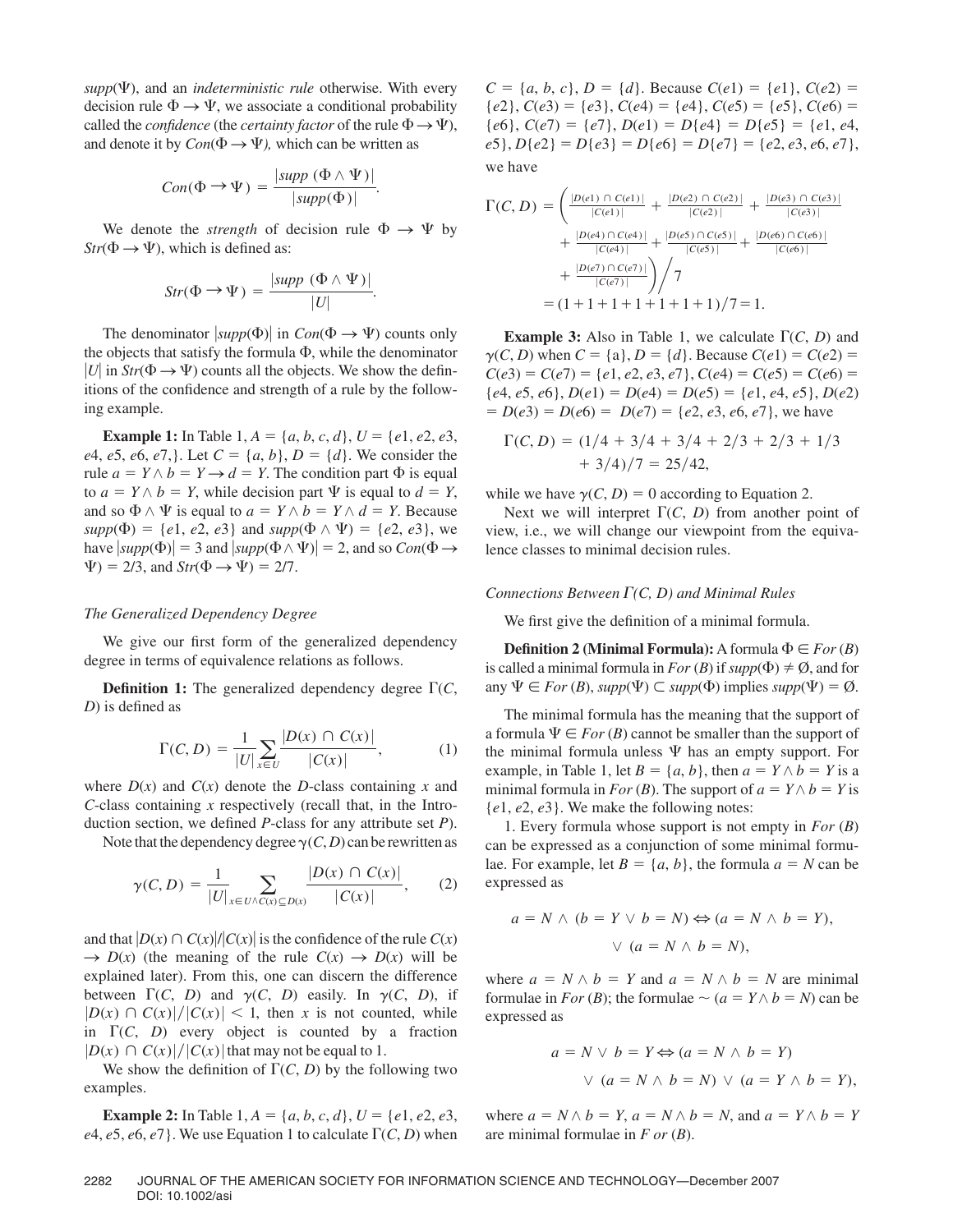2. If  $B = \{b_1, b_2, b_3, \ldots, b_l\}$ , then the minimal formula in *For* (*B*) has a expression

$$
b_1 = w_1 \wedge b_2 = w_2 \wedge \cdots \wedge b_l = w_l,
$$

where  $w_1 \in V_{b_1}, w_2 \in V_{b_2}, w_3 \in V_{b_3}, ..., w_l \in V_{b_l}$ 

We call a rule a minimal rule if both its condition part and decision part are minimal formulae, and we define the minimal rule formally, as follows.

**Definition 3 (Minimal Rule):** Let  $C = \{c_1, c_2, c_3, ..., c_n\}$ ,  $D = \{d_1, d_2, d_3, ..., d_m\}.$ Then we call the rule

$$
c_1 = u_1 \wedge c_2 = u_2 \wedge \cdots \wedge c_n = u_n \rightarrow d_1
$$

$$
= v_1 \wedge d_2 = v_2 \wedge \cdots \wedge d_m = v_m
$$

a minimal rule, where  $u_1 \in V_{c_1}, u_2 \in V_{c_2}, u_3 \in V_{c_3}, \dots, u_n \in V_{c_n}$ ,  $v_1 \in V_{d_1}, v_2 \in V_{d_2}, \ldots, v_m \in V_{d_m}.$ 

If  $x \in U$ , by  $C(x) \rightarrow D(x)$  we denote the rule

$$
c_1 = c_1(x) \land c_2 = c_2(x) \land c_3 = c_3(x) \land \dots \land c_n
$$
  
=  $c_n(x) \rightarrow d_1 = d_1(x) \land d_2 = d_2(x) \land \dots \land d_m$   
=  $d_m(x)$ ,

where  $C(x)$  is the *C*-Class containing *x*,  $D(x)$  is the *D*-class containing *x*,  $c_i(x)$  is the value of *x* at the attribute  $c_i$ , and  $d_i(x)$  is the value of *x* at the attribute  $d_i$ .

Note that the rule  $C(x) \rightarrow D(x)$  is a minimal rule, and that any minimal rule, whose confidence and strength are not equal to zero, can be written as  $C(x) \rightarrow D(x)$ .

Let  $MinR(C, D)$  be the set of all the minimal rules,  $r$  be any rule in *MinR*(*C*, *D*), *Con*(*r*) be the confidence of the rule *r*, and *Str*(*r*) be the strength of the rule *r*. Then

$$
\sum_{r \in MinR(C,D)} Str(r) \cdot Con(r),\tag{3}
$$

the weighted average of the confidence *Con*(*r*) of minimal rule *r* weighted by the strength  $Str(r)$ , is exactly the generalized dependency degree  $\Gamma(C, D)$ . This is our second form of the generalized dependency degree  $\Gamma(C, D)$ ; it is defined in terms of minimal rules. We explain this by the following.

Let *X* be a  $(C \cup D)$ -class. Then for any  $y, x \in X$ , *y* has the same values as x at the attributes in  $(C \cup D)$ , and so y has the same values as *x* at the attributes in both *C* and *D*, i.e., *y* and *x* are both in the same *C*-class and in the same *D*-class, i.e.,  $C(y) = C(x)$ ,  $D(y) = D(x)$ , and therefore for any  $x \in X$  we can denote  $C(x)$  by  $C(X)$ ,  $D(x)$  by  $D(X)$ , and  $|D(x) \cap C(x)|/|C(x)|$ by  $|D(X) \cap C(X)|/|C(X)|$ . Because  $|X| = |D(X) \cap C(X)|$ , we have

$$
\Gamma(C, D) = \frac{1}{|U|} \sum_{x \in U} \frac{|D(x) \cap C(x)|}{|C(x)|}
$$

$$
= \frac{1}{|U|} \sum_{x \in U/(C \cup D)} \sum_{x \in X} \frac{|D(x) \cap C(x)|}{|C(x)|}
$$

$$
= \frac{1}{|U|_{X \in U/(C \cup D)} \times \in X} \sum_{x \in X} \frac{|D(X) \cap C(X)|}{|C(X)|}
$$
  
\n
$$
= \frac{1}{|U|_{X \in U/(C \cup D)}} |X| \frac{|D(X) \cap C(X)|}{|C(X)|}
$$
  
\n
$$
= \frac{1}{|U|_{X \in U/(C \cup D)}} \sum_{x \in U/(C \cup D)} \frac{|D(X) \cap C(X)|^2}{|C(X)|}
$$
  
\n
$$
= \sum_{x \in U/(C \cup D)} \frac{1}{|U|} \frac{|D(X) \cap C(X)|^2}{|C(X)|}
$$
  
\n
$$
= \sum_{x \in U/(C \cup D)} Str(C(X) \rightarrow D(X))
$$
  
\n
$$
= \sum_{x \in M} Str(C(X) \rightarrow D(X))
$$
  
\n
$$
= \sum_{x \in M} Str(r) \cdot Con(r)
$$

The dependency degree  $\gamma$ (*C*, *D*) can be rewritten correspondingly as

$$
\gamma(C,D) = \sum_{r \in MinR(C,D) \wedge Con(r)=1} Str(r) \cdot Con(r),
$$

which means that in  $\gamma$ (*C*, *D*), only those minimal rules whose confidences are equal to 1 are counted while in  $\Gamma(C, D)$ , every minimal rule whose confidence is not equal to zero is counted. In other words,  $\gamma(C, D)$  only counts deterministic minimal rules while  $\Gamma(C, D)$  counts both deterministic minimal rules and indeterministic minimal rules.

In fact, we can include  $\gamma(C, D)$  and  $\Gamma(C, D)$  in a general form  $\gamma^{\varepsilon}(C, D)$ , which is defined as

$$
\gamma^{\epsilon}(C,D) = \sum_{r \in MinR(C,D) \wedge Con(r) \geq \epsilon} Str(r) \cdot Con(r).
$$

When  $\varepsilon = 0$ ,  $\gamma^{\varepsilon}(C, D) = \Gamma(C, D)$ , while when  $\varepsilon = 1$ ,  $\gamma^{\varepsilon}(C, D) = \gamma(C, D)$ . In this article, we only focus on  $\Gamma(C, D)$ .

# **Properties of the Generalized Dependency Degree**

Recall that in the introduction section, we define the *P*-indiscernibility relation for a subset *P* of attributes, denoted by *IND*(*P*), which is an equivalence relation on *U*, the universe of objects.  $\Gamma(C, D)$  is actually defined on two equivalence relations induced by subsets *C* and *D* of attributes. The definition of  $\Gamma(C, D)$  can be easily generalized to the definition of  $\Gamma(R_1, R_2)$  for any two equivalence relations  $R_1$  and  $R_2$  on the universe U as follows:

$$
\Gamma(R_1, R_2) = \frac{1}{|U|} \sum_{x \in U} \frac{|R_2(x) \cap R_1(x)|}{|R_1(x)|},
$$
(4)

$$
\Gamma(R_1, R_2) = \sum_{r \in MinR(R_1, R_2)} Str(r) \cdot Con(r). \tag{5}
$$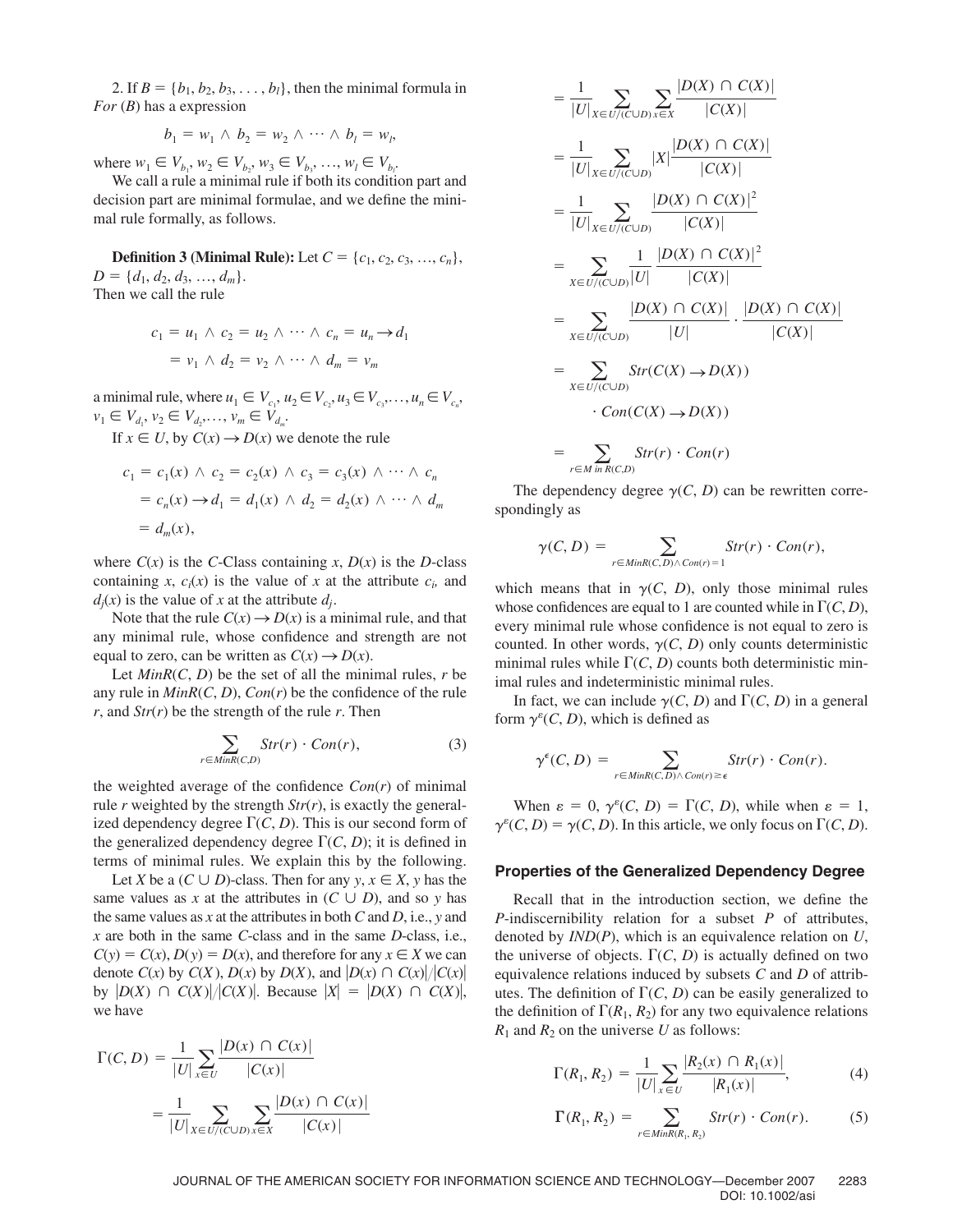Here the set  $MinR(R_1, R_2)$  is the set of all the minimal rules, *r* is any rule in  $MinR(R_1, R_2)$ , and by  $Con(r)$  and  $Str(r)$ we denote the confidence and strength of the rule *r*, respectively. The minimal rule in  $MinR(R_1, R_2)$  is defined as

$$
x \in G \to x \in H
$$

where *G* and *H* are any  $R_1$ -class and  $R_2$ -class, respectively.

Note that  $\Gamma(C, D) = \Gamma(IND(C), IND(D))$ . In fact, Lingras and Yao (1998) extends the rough set model to any binary relation. Equation 4 is a general form, in which the equivalence relations can be understood as any binary relations. This explains why we can say that the first form of the generalized dependency degree is a flexible form. In this article, we only focus on the case of equivalence relations.

The definition of  $\gamma$ (*C*, *D*) can also be generalized to  $\gamma$ (*R*<sub>1</sub>,  $R_2$ ) for any equivalence relations  $R_1$ ,  $R_2$  on the universe *U*. We rewrite  $\gamma(R_1, R_2)$  as follows:

$$
\gamma(R_1, R_2) = \frac{1}{|U|} \sum_{x \in U \wedge R_1(x) \subseteq R_2(x)} \frac{|R_2(x) \cap R_1(x)|}{|R_1(x)|}, \quad (6)
$$

$$
\gamma(R_1, R_2) = \frac{1}{|U|} \sum_{x \in U \wedge R_1(x) \subseteq R_2(x)} Str(r) \cdot Con(r). \tag{7}
$$

Throughout the rest of this article, all the relations we use are all on the finite universe *U*, and the set of all equivalence relations on *U* is denoted by  $\mathcal{ER}(U)$ . By the definition of  $\gamma(R_1, R_2)$  and  $\Gamma(R_1, R_2)$  we have

**Theorem 1:** For any equivalence relations  $R_1$  and  $R_2$ , the inequality  $0 \le \gamma(R_1, R_2) \le \Gamma(R_1, R_2) \le 1$  holds.

This theorem shows that  $\Gamma(R_1, R_2)$  can serve as an index because it is between zero and one. Moreover, it reveals the relation between  $\Gamma(R_1, R_2)$  and  $\gamma(R_1, R_2)$ . By the next theorem, we will show their relation further in the extreme condition that one of them is equal to one.

**Theorem 2:** For any equivalence relations  $R_1$  and  $R_2$ ,  $\gamma(R_1, R_2) = 1 \Leftrightarrow \Gamma(R_1, R_2) = 1 \Leftrightarrow \gamma(R_1, R_2) = \Gamma(R_1, R_2).$ 

**Proof:** According to Equations 4 and 6, the conclusion follows immediately.

By the following theorem, we will reveal how  $\Gamma(R_1, R_2)$ changes when the second equivalence relation  $R_2$  is changed to be larger.

**Theorem 3 (Partial Order Preserving Property):** For any equivalence relations  $R_1$ ,  $R_2$  and  $R$ . If  $R_2 \subseteq R$ , then  $\Gamma(R_1, R_2) \leq \Gamma(R_1, R)$ .

**Proof:** According to Equation 4, the conclusion follows immediately.

This means that the finer the equivalence relation  $R_2$  is, the less the equivalence relation  $R_2$  depends on the equivalence relation *R*1. From the viewpoint of classification, the more the decision attribute values group together, i.e., the larger the equivalence class induced by the decision attribute is, the easier we can classify the objects into the new *D*-class by employing attribute *C*.

TABLE 2. Influenza data.

|                | a                | b                | $\mathbf c$    | d |
|----------------|------------------|------------------|----------------|---|
| e l            | Y                | Y                | 0              | Ζ |
| e2             | Y                | Y                |                | Z |
| e <sub>3</sub> | Y                | Y                | $\mathfrak{D}$ | Ζ |
| e4             | N                | Υ                | 0              | Ζ |
| e <sub>5</sub> | $\boldsymbol{N}$ | $\boldsymbol{N}$ |                | Z |
| e6             | $\boldsymbol{N}$ | Υ                | $\overline{c}$ | Ζ |
| e7             | Y                | N                |                | Z |

**Example 4:** In Table 1, Let  $C = \{a\}$ ,  $D = \{d\}$ ,  $V_d =$ {*Y*, *N*}; if we group *Y* and *N* together such that both *Y* and *N* become a new value *Z*, then  $D' = \{d\}$ ,  $V_d = \{Z\}$ , and Table 1 becomes Table 2. *D* induces the equivalence relation *IND*(*D*), and the set of the equivalence classes is calculated as  $U/D = \{ \{e1, e4, e5\}, \{e2, e3, e6, e7\} \}$ ; on the other hand, *D* induces the equivalence relation *IND*(*D*), and

$$
U/D' = \{ \{e1, e2, e3, e4, e5, e6, e7\} \}.
$$

Let  $R_1 = IND(C), R_2 = IND(D), R = IND(D') = U \times U$ , then  $\Gamma(R_1, R_2) = 25/42$  as shown in Example 3. For each  $x \in$  $U, R(x) = U$ , so we have  $R(x) \cap R_1(x) = R_1(x)$ , and therefore

$$
\Gamma(R_1, R) = 1/|U| \sum_{x \in U} |R(x) \cap R_1(x)| / |R_1(x)|
$$
  
= 1/|U| \sum\_{x \in U} |R\_1(x)| / |R\_1(x)| = 1.

The inequality  $\Gamma(R_1, R_2) \leq \Gamma(R_1, R)$  means that we can classify objects into *U*/*D* more easily than into *U*/*D*.

Theorem 3 leads to the following theorem, which shows the properties of  $\Gamma(R_1, R_2)$  when  $R_2$  becomes the smallest equivalence relation (the identity relation) or the largest equivalence relation (the universal relation).

**Theorem 4:** For any given equivalence relation *R*1,

$$
\min_{R_2 \in R(U)} \Gamma(R_1, R_2) = \Gamma(R_1, I_U), \max_{R_2 \in R(U)} \Gamma(R_1, R_2), \n= \Gamma(R_1, U \times U) = 1
$$

where  $I_U$  is the identity relation on U, and  $U \times U$  is the universal relation on *U*.

**Proof:** Since  $I_U \subseteq R_2 \subseteq U \times U$ , the conclusion is immediate by Theorem 3.

In order to obtain more information about properties of the generalized dependency degree  $\Gamma(R_1, R_2)$ , we need the following lemma.

**Lemma 1:** The inequality

$$
\frac{a_1^2}{b_1} + \frac{a_2^2}{b_2} + \dots + \frac{a_n^2}{b_n} \ge \frac{(a_1 + a_2 + \dots + a_n)^2}{b_1 + b_2 + \dots + b_n}
$$

holds for any real number  $a_i$ , and real number  $b_i > 0$ ,  $i = 1, 2, \ldots, n$ .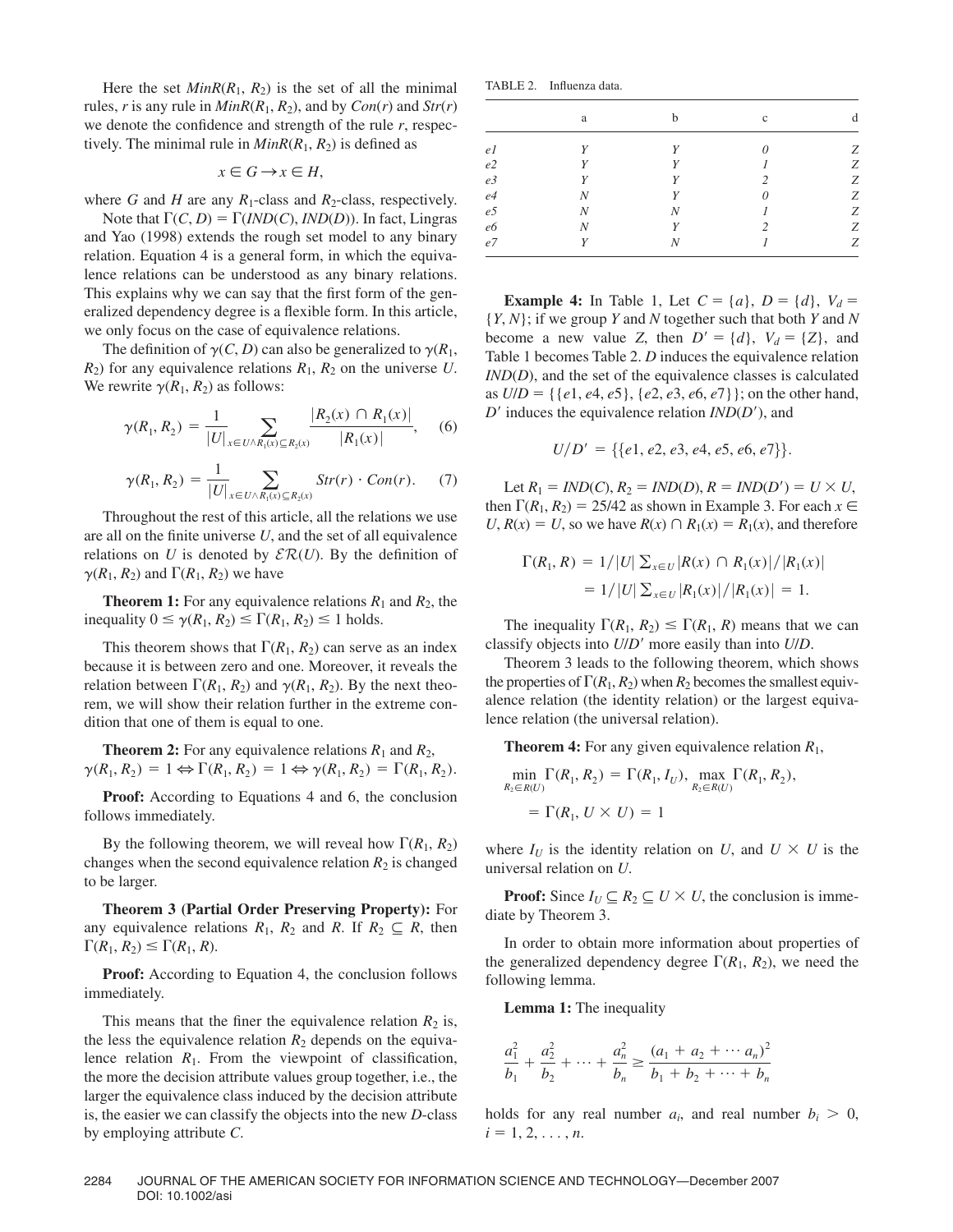**Proof:** It is well known that for any function  $f(x)$  in which  $f''(x) > 0$ , the inequality

$$
f(\mu_1 x_1 + \mu_2 x_2 + \cdots + \mu_n x_n) \le \mu_1 f(x_1) + \mu_2 f(x_2) + \cdots + \mu_n f(x_n)
$$

holds if  $\mu_1, \mu_2, \ldots, \mu_n \ge 0, \mu_1 + \mu_2 + \cdots + \mu_n = 1$ . In this inequality, let

$$
f(x) = x^2, x_i = (b_1 + b_2 + \dots + b_n)a_i/b_i,
$$
  
\n
$$
\mu_i = b_i/(b_1 + b_2 + \dots + b_n),
$$
  
\n $i = 1, 2, \dots, n$ . Then the desired inequality follows.

In Theorem 3, we have shown the partial order preserving property of  $\Gamma(R_1, R_2)$  on the second item. By the next theorem, we continue to show the antipartial order preserving property of  $\Gamma(R_1, R_2)$  on the first item. We first show the third form of the generalized dependency degree.

Suppose that there are  $m R_2$ -classes, denoted by  $X_1, X_2,$  $X_3, \ldots, X_m$ . Then we analyze  $\Gamma(R_1, R_2)$  for any given  $R_1$ . In order to achieve this goal, we need to examine the set *Xi.* We assume there are  $k_i$  different nonempty subsets of  $X_i$  of the form  $R_1(x) \cap X_i$ , for  $i = 1, 2, \ldots, m$ . Note that for any  $x, y \in U$ , either  $R_1(x) = R_1(y)$  or  $R_1(x) \cap R_1(y) = \phi$ , and  $\bigcup_{x \in U} R_1(x) =$ *U*. So we can assume that these  $k_i$  different nonempty subsets of *Xi* take the forms

$$
R_1(x_{i1}) \cap X_i, R_1(x_{i2}) \cap X_i, \ldots, R_1(x_{ik_i}) \cap X_i,
$$

and they satisfy

$$
(R_1(x_{ip}) \cap X_i) \cap (R_1(x_{iq}) \cap X_i) = \phi,
$$

for  $p \neq q, p, q = 1, 2, ..., k_i$ ; and

$$
\bigcup_{p=1}^{k_i} (R_1(x_{ip}) \cap X_i) = X_i.
$$

Note that for  $y \in R_1(x_{ii}) \cap X_i$ ,

$$
R_1(y) \cap X_i = R_1(x_{ij}) \cap X_i.
$$

By Equation 4, we have

$$
\Gamma(R_1, R_2) = \frac{1}{|U|} \sum_{i=1}^{m} \sum_{x \in X_i} \frac{|X_i \cap R_1(x)|}{|R_1(x)|}
$$
  
\n
$$
= \frac{1}{|U|} \sum_{i=1}^{m} \sum_{j=1}^{k_i} \sum_{x \in R_1(x_{ij}) \cap X_i} \frac{|X_i \cap R_1(x_{ij})|}{|R_1(x_{ij})|}
$$
  
\n
$$
= \frac{1}{|U|} \sum_{i=1}^{m} \sum_{j=1}^{k_i} \frac{|X_i \cap R_1(x_{ij})|^2}{|R_1(x_{ij})|}
$$
  
\n
$$
= \frac{1}{|U|^2} \sum_{i=1}^{m} \sum_{j=1}^{k_i} \frac{|U|}{|R_1(x_{ij})|} |X_i \cap R_1(x_{ij})|^2. \tag{8}
$$

Equation 8 is our third form of the generalized dependency degree. In Algorithm 1, we give the complete description of the computation of  $\Gamma(C, D)$  according to Equation 8.

**Algorithm 1:** Input:  $S = (U, A, V, f)$ : an information table; *C*, *D*: two attribute sets. Output:  $\Gamma(C, D)$ .

## PROCEDURE  $\Gamma(C, D)$

- 1. Find all the *D*-classes *X*(1), *X*(2), . . . , *X*(*m*) and all the *C*-classes *Y*(1), *Y*(2), . . . , *Y*(*n*).
- 2. *Total*  $\leftarrow$  the number of cases
- 3. **for**  $j = 1$  TO  $n$
- 4.  $b(j) \leftarrow$  the number of cases in  $Y(j)$
- 5. **end for**
- 6.  $\Gamma \leftarrow 0$
- 7. **for**  $i = 1$  TO  $m$
- 8. **for**  $j = 1$  TO *n*
- 9.  $a(i, j) \leftarrow$  the number of cases in  $Y(j) \cap X(i)$
- 10.  $\Gamma \leftarrow \Gamma + a(i, j) * a(i, j)/b(j)$
- 11. **end for**
- 12. **end for**
- 13.  $\Gamma \leftarrow \Gamma/Total$
- 14. RETURN

By Theorem 3, we show the partial order preserving property of the generalized dependency degree on the second item, in the following, we continue to show the anti-partial order preserving property of the generalized dependency degree on the first item.

**Theorem 5 (Anti-Partial Order Preserving Property)**: For any equivalence relations  $R_1$ ,  $R_2$ , and  $R$ . If  $R_1 \subseteq R$ , then  $\Gamma(R_1, R_2) \geq \Gamma(R, R_2).$ 

**Proof:** Because  $R_1 \subseteq R$ , each *R*-class is the union of some *R*<sub>1</sub>-classes, and each set  $R(y_i) \cap X_i$  is the union of some sets of the form  $R(x_j) \cap X_i$ . We assume that, in  $X_i$ , there are  $l_i$  different nonempty subsets of the form  $R(y_{ij}) \cap X_i$ . We assume without loss of generality that

$$
R(y_{i1}) \cap X_i = (R_1(x_{i1}) \cap X_i) \cup (R_1(x_{i2}) \cap X_i) \cup \cdots
$$
  
 
$$
\cup (R_1(x_{ip_1}) \cap X_i),
$$

$$
R(y_{i1}) \supseteq R_1(x_{i1}) \cup R_1(x_{i2}) \cup \cdots \cup R_1(x_{ip_1}),
$$
  
\n
$$
R(y_{i2}) \cap X_i = (R_1(x_{ip_1+1}) \cap X_i) \cup (R_1(x_{ip_1+2}) \cap X_i)
$$
  
\n
$$
\cup \cdots \cup (R_1(x_{ip_2}) \cap X_i),
$$

$$
R(y_{i2}) \supseteq R_1(x_{ip_1+1}) \cup R_1(x_{ip_1+2}) \cup \cdots \cup R_1(x_{ip_2}),
$$

$$
R(y_{il_i}) \cap X_i = (R_1(x_{ip_{l_i-1}+1}) \cup X_i) \cup (R_1(x_{ip_{l_i-1}+2}) \cap X_i)
$$
  
 
$$
\cup \ldots \cup (R_1(x_{ip_{l_i}}) \cap X_i),
$$

. . . ,

$$
R(y_{il_i}) \supseteq R_1(x_{ip_{l-1}+1}) \cup R_1(x_{ip_{l-1}+2}) \cup \cdots \cup R_1(x_{ip_{l_i}}).
$$

Using Equation 8, we have

$$
\Gamma(R_1, R_2) = \frac{1}{|U|^2} \sum_{i=1}^m \sum_{j=1}^{k_i} \frac{|U|}{|R_1(x_{ij})|} |X_i \cap R_1(x_{ij})|^2
$$
  
= 
$$
\frac{1}{|U|^2} \sum_{i=1}^m \sum_{j=1}^{k_i} \frac{a_{ij}^2}{b_{ij}},
$$

where  $a_{ij} = |X_i \cap R_1(x_{ij})|$ ,  $b_{ij} = |R_1(x_{ij})|/|U|$ ,  $i = 1, 2, ..., m$ ;  $j = 1, 2, \ldots, k_i;$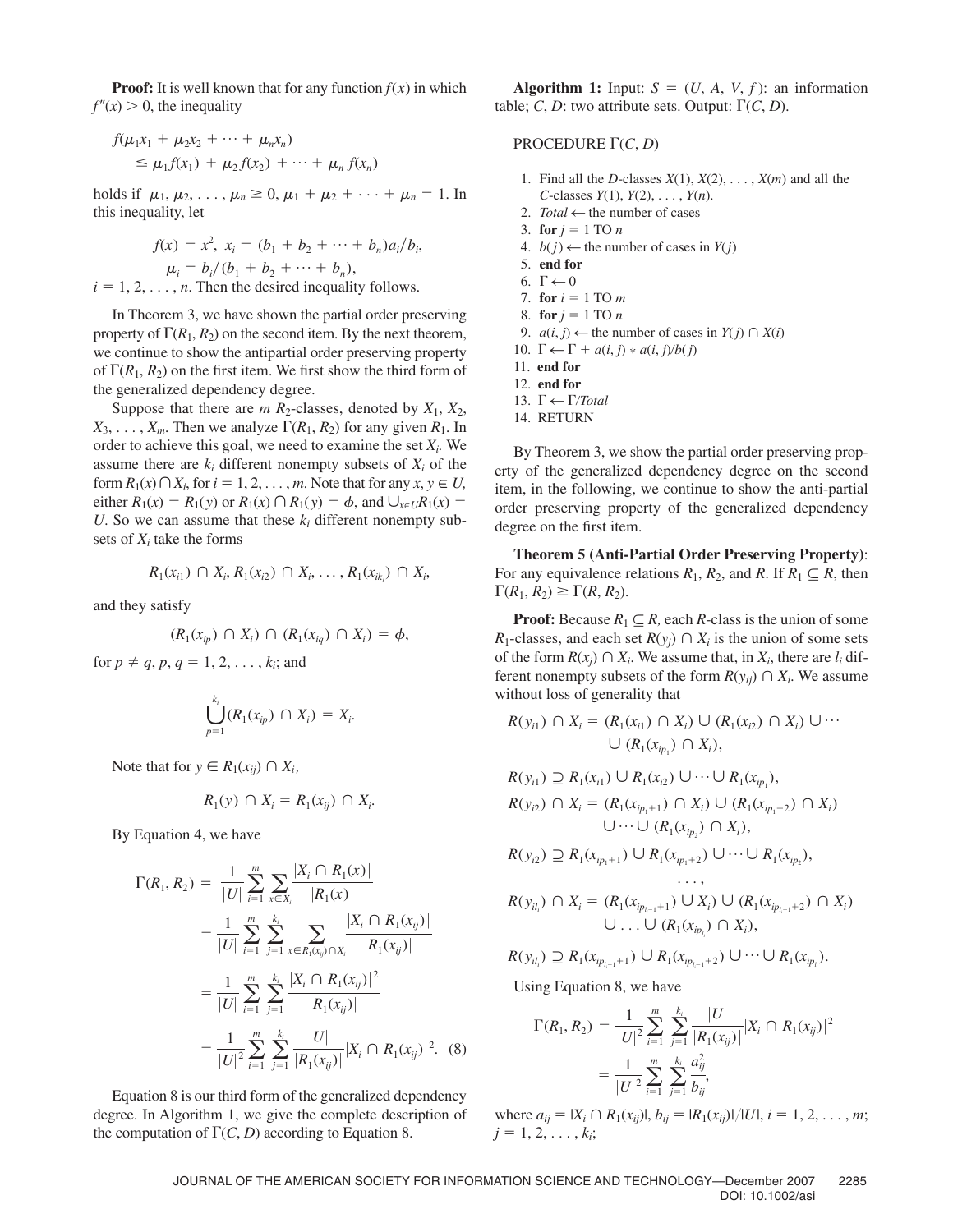$$
\Gamma(R, R_2) = \frac{1}{|U|^2} \sum_{i=1}^m \sum_{j=1}^{l_i} \frac{|U|}{|R(y_{ij})|} |X_i \cap R(y_{ij})|^2
$$

$$
= \frac{1}{|U|^2} \sum_{i=1}^m \sum_{j=1}^{l_i} \frac{a_{ij}^{\prime 2}}{b_{ij}^{\prime 2}},
$$

where

$$
a'_{i1} = |X_i \cap R(y_{i1})| = a_{i1} + a_{i2} + \dots + a_{ip_i},
$$
  
\n
$$
a'_{i2} = |X_i \cap R(y_{i2})| = a_{ip_1+1} + a_{ip_1+2} + \dots + a_{ip_2},
$$
  
\n
$$
\vdots
$$
  
\n
$$
a'_{il_i} = |X_i \cap R(y_{il_i})| = a_{ip_{l-1}+1} + a_{ip_{l-1}+2} + \dots + a_{ip_{l}},
$$
  
\n
$$
b'_{i1} = |R(y_{i1})|/|U| \ge b_{i1} + b_{i2} + \dots + b_{ip_1},
$$
  
\n
$$
b'_{i2} = |R(y_{i2})|/|U| \ge b_{ip_1+1} + b_{ip_1+2} + \dots + b_{ip_2},
$$
  
\n
$$
\vdots
$$

$$
b'_{il_i} = |R(y_{il_i})|/|U| \ge b_{ip_{l_i-1}+1} + b_{ip_{l_i-1}+2} + \cdots + b_{ip_{l_i}},
$$

 $i = 1, 2, \ldots, m$ . By Lemma 1, we have

$$
\sum_{j=1}^{k_i} \frac{a_{ij}^2}{b_{ij}} = \frac{a_{i1}^2}{b_{i1}} + \frac{a_{i2}^2}{b_{i2}} + \dots + \frac{a_{ip_1}^2}{b_{ip_1}}
$$
\n
$$
+ \frac{a_{ip_1+1}^2}{b_{ip_1+1}} + \frac{a_{ip_1+2}^2}{b_{ip_1+2}} + \dots + \frac{a_{ip_2}^2}{b_{ip_2}}
$$
\n
$$
+ \dots
$$
\n
$$
+ \frac{a_{ip_{i-1}+1}^2}{b_{ip_{i-1}+1}} + \frac{a_{ip_{i-1}+2}^2}{b_{ip_{i-1}+2}} + \dots + \frac{a_{ip_{i_l}}^2}{b_{ip_{i_l}}}
$$
\n
$$
\geq \frac{\left(\sum_{j=1}^{p_1} a_{ij}\right)^2}{\sum_{j=1}^{p_1} b_{ij}} + \frac{\left(\sum_{j=p_1+1}^{p_2} a_{ij}\right)^2}{\sum_{j=p_1+1}^{p_1} b_{ij}}
$$
\n
$$
+ \dots + \frac{\left(\sum_{j=p_{i-1}+1}^{p_i} a_{ij}\right)^2}{\sum_{j=p_{i-1}+1}^{p_{i_l}} b_{ij}} \geq \frac{a_{i1}^2}{b_{i1}^2}
$$
\n
$$
+ \frac{a_{i2}^2}{b_{i2}^2} + \dots + \frac{a_{ii_l}^2}{b_{ii_l}^2}.
$$

Therefore,

$$
\Gamma(R_1, R_2) = \frac{1}{|U|^2} \sum_{i=1}^m \sum_{j=1}^{k_i} \frac{a_{ij}^2}{b_{ij}} \ge \frac{1}{|U|^2} \sum_{i=1}^m \sum_{j=1}^{l_i} \frac{a_{ij}^2}{b_{ij}} = \Gamma(R, R_2).
$$

This means that the finer the equivalence relation  $R_1$  is, the more  $R_2$  depends on  $R_1$ . From the viewpoint of classification, the more the condition attribute values group together, i.e., the larger the equivalence class induced by the decision attribute is, the more difficult it is to classify the objects into the new *D*-class by employing attribute *C*.

TABLE 3. Influenza data.

|                | a                | h | $\mathbf{c}$            | d                |
|----------------|------------------|---|-------------------------|------------------|
| el             | Y                | Y | 3                       | $\boldsymbol{N}$ |
| e2             | Y                | Y | $\mathfrak{Z}$          | Y                |
| e <sub>3</sub> | Y                | Y | 3                       | Y                |
| e4             | $\boldsymbol{N}$ | Y | 3                       | $\boldsymbol{N}$ |
| e <sub>5</sub> | N                | Ν | 3                       | $\boldsymbol{N}$ |
| eб             | $\boldsymbol{N}$ | Y | 3                       | Y                |
| e7             | Y                | Ν | $\overline{\mathbf{3}}$ | Y                |

**Example 5:** In Table 1, let  $C = \{c\}$ ,  $V_c = \{0, 1, 2\}$ ,  $D =$ {*d*} if we group 0, 1 and 2 together such that 0, 1, 2 become a new value 3, then  $C' = \{c\}$ ,  $V_c = \{3\}$ , and Table 1 becomes Table 3.

In both Table 1 and Table 3, *D* induces the equivalence relation *IND*(*D*), and the set of the equivalence classes is calculated as  $U/D = \{ \{e1, e4, e5\}, \{e2, e3, e6, e7\} \};$  In Table 1, *C* induces the equivalence relation *IND*(*C*), and the set of the corresponding equivalence classes is

$$
U/C = \{ \{e1, e4\}, \{e2, e5, e7\}, \{e3, e6\} \}.
$$

In Table 3,  $C'$  induces the equivalence relation  $IND(C')$ , and the set of the corresponding equivalence classes is

$$
U/C' = \{ \{e1, e2, e3, e4, e5, e5, e6, e7\} \}.
$$
  
Let  $R_1 = IND(C)$ ,  $R_2 = IND(D)$ ,  $R = IND(C') = U \times U$ .  

$$
\Gamma(R_1, R_2) = 1/|U| \sum_{x \in U} |R_2(x) \cap R_1(x)|/|R_1(x)|
$$

$$
= 1/7(2/2 + 2/3 + 2/2 + 2/2 + 1/3 + 2/2 + 2/3)
$$

$$
= 17/21.
$$

For each  $x \in U$ ,  $R(x) = U$ , we have  $R(x) \cap R_2(x) = R_2(x)$ , and therefore

$$
\Gamma(R, R_2) = 1/|U| \sum_{x \in U} |R_2(x) \cap R(x)| / |R(x)|
$$
  
= 1/|U|  $\sum_{x \in U} |R_2(x)| / |R(x)|$   
= 1/7(3/7 + 4/7 + 4/7 + 3/7 + 3/7  
+ 4/7 + 4/7)  
= 25/49.

The inequality  $\Gamma(R_1, R_2) > \Gamma(R, R_2)$  means that it is harder for us to classify objects into *D*-class by employing the attribute  $C'$  than employing the attribute  $C$ .

Because  $IND(C) = \bigcap_{c \in C} IND({c})$ , when we drop some attributes from  $C$  such that a new attribute set  $C'$  is formed, we have  $IND(C') \supseteq IND(C)$ . So by Theorem 5, we have  $\Gamma(C', D) \leq \Gamma(C, D)$ . This means that generally, the less the condition attribute set contains attributes, the harder we can classify the objects into *D*-class by employing the condition attribute set.

The next theorem shows the extreme cases when  $R_1$  becomes the smallest equivalence relation (the identity relation) or the largest equivalence relation (the universal relation).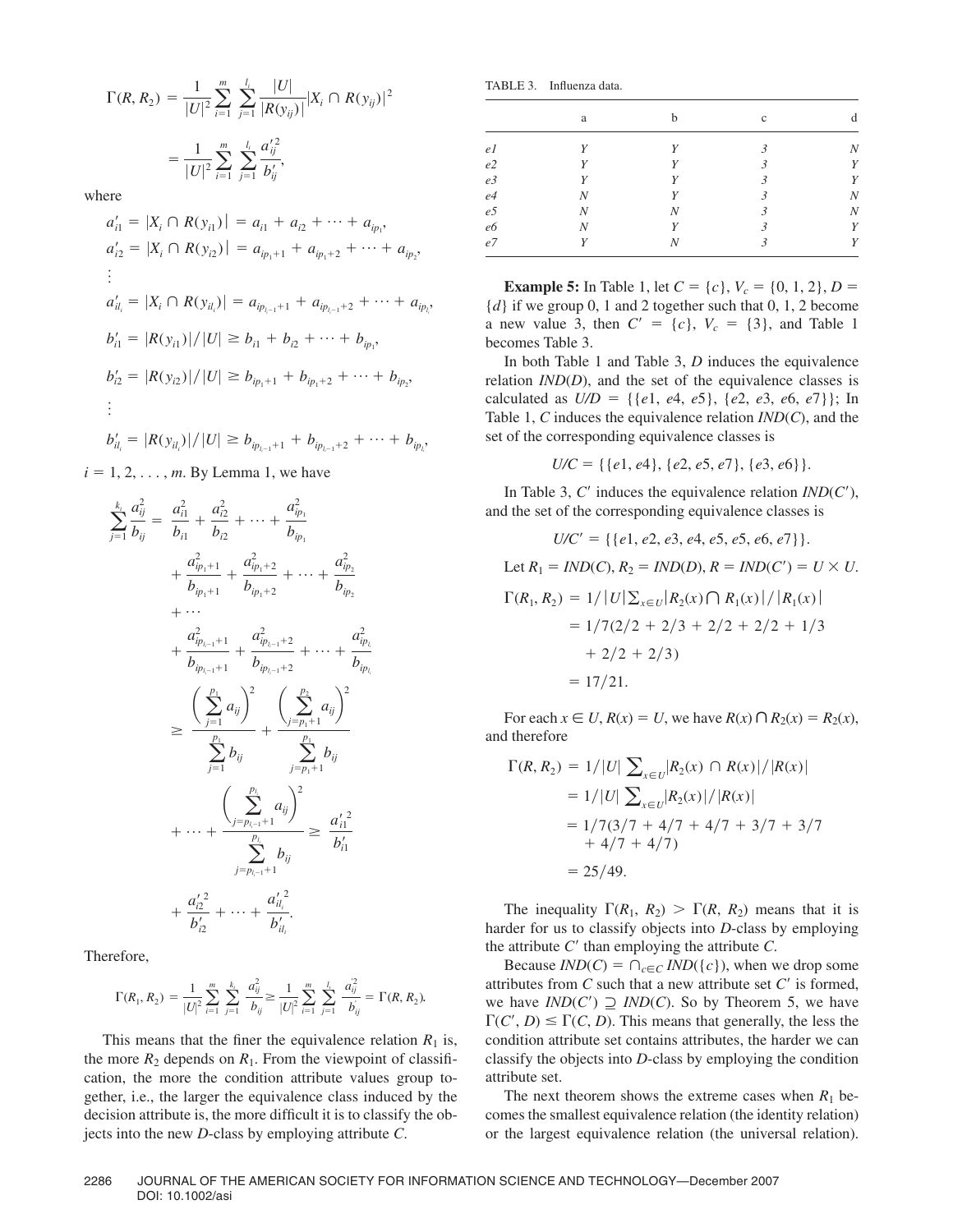**Theorem 6:** For any given equivalence relation  $R_2$ , we have

 $\min_{\mathbf{E} \in \mathbb{R}^m} \Gamma(R_1, R_2) = \Gamma(U \times U, R_2).$  $R_1 \in R(U)$  $\max_{\substack{R \in \mathbb{R} \\ R \neq 0}} \Gamma(R_1, R_2) = \Gamma(I_U, R_2) = 1,$  $R_1 \in R(U)$ 

**Proof:** This follows immediately from Theorem 5.

In the following theorem, we show the extreme cases when both  $R_1$  and  $R_2$  vary.

**Theorem 7:**

$$
\min_{R_1, R_2 \in \mathcal{ER}(U)} \Gamma(R_1, R_2) = \frac{1}{|U|}, \max_{R_1, R_2 \in \mathcal{ER}(U)} \Gamma(R_1, R_2) = 1
$$

**Proof:** By Theorem 3 and Theorem 5, we only need to verify that  $\Gamma(U \times U, I_U) = 1/\text{ul }U$ . Let  $R_1 = U \times U$ ,  $R_2 = I_U$ . According to Equation 4, we have

$$
\Gamma(U \times U, I_U) = \frac{1}{|U|} \sum_{x \in U} \frac{|R_2(x) \cap R_1(x)|}{|R_1(x)|}
$$

$$
= \frac{1}{|U|} \sum_{x \in U} \frac{|\{x\} \cap U|}{|U|}
$$

$$
= \frac{1}{|U|} \sum_{x \in U} \frac{1}{|U|} = \frac{1}{|U|}.
$$

Then the desired conclusion follows.

This means that for any two equivalence relations  $R_1$  and  $R_2$ ,  $R_2$  depends on  $R_1$  to a degree of at least  $1/|U|$  and that we can infer some information about  $R_2$  even when  $R_1$  contains no useful information about  $R_2$ . This arises from the fact that *R*<sup>2</sup> contains useful information about itself. However, in the extreme case when  $R_1$  is the universal relation,  $R_2$  is the identity relation (the identity relation contains little information about itself), and the number of objects tends to infinity, the degree that  $R_2$  depends on  $R_1$  tends to zero.

# **Extension of**  $\Gamma$  **to Incomplete Information Systems**

In this section, we expand the definition of the generalized dependency degree to incomplete information systems by reinterpreting the meaning of the support of a formula and the cardinality of the support in incomplete information systems.

If an information system has some missing values, we call this information system an incomplete information system. For example, there are three missing values in Table 4, indicated by "\*".

# *How to Handle Missing Values in Incomplete Information Systems*

Here, we introduce an approximate approach by replacing each missing value by its possible distributions as shown in Table 5.

TABLE 4. Influenza data.

|                | a | h | $\mathbf{c}$  | d |
|----------------|---|---|---------------|---|
| e 1            | V | Υ | Normal(0)     | Ν |
| e2             | V | * | High (1)      | Y |
| e <sub>3</sub> |   | V | $\ast$        | Y |
| e <sub>4</sub> | Ν | * | Normal(0)     | N |
| e <sub>5</sub> | Ν | Ν | High (1)      | N |
| eб             | N | V | Very high (2) | Y |
| e <sub>7</sub> |   | Ν | High (1)      | Υ |

| TABLE 5. | Influenza data. |  |
|----------|-----------------|--|
|----------|-----------------|--|

|                | a | h                  | $\mathbf c$               | d |
|----------------|---|--------------------|---------------------------|---|
| e 1            |   |                    | Normal(0)                 | N |
| e2             | Υ | $\{P_1/Y, P_2/N\}$ | High (1)                  | Y |
| e <sub>3</sub> |   |                    | $\{S_1/0, S_2/1, S_3/2\}$ | Y |
| e <sub>4</sub> | N | $\{Q_1/Y, Q_2/Y\}$ | Normal(0)                 | N |
| e5             | N | Ν                  | High (1)                  | N |
| еб             | N | V                  | Very high $(2)$           | Y |
| e <sub>7</sub> |   | N                  | High (1)                  | Υ |

In the  $e_2$ -row, by  $\{P_1/Y, P_2/N\}$  we mean that  $e_2$  takes the value *Y* with a probability of  $P_1$ , and *N* with a probability of  $P_2$ . In the *e*<sub>4</sub>-row, the expression { $Q_1/Y$ ,  $Q_2/N$ } has a similar meaning. In  $e_3$ -row,  $\{S_1/0, S_2/1, S_3/2\}$  means that  $e_3$  takes the value 0, 1, and 2 with probability  $S_1$ ,  $S_2$ , and  $S_3$ , respectively.

In order to reduce the complexity of computing, we introduce an approximate method for determining the values of all the unknown parameters  $P_1$ ,  $P_2$ ,  $Q_1$ ,  $Q_2$ ,  $S_1$ ,  $S_2$ ,  $S_3$ . We let  $P_1$ ,  $P_2$ ,  $Q_1$ ,  $Q_2$  take the values of the distribution of *Y* and *N* in column *b*, i.e.,  $P_1 = Q_1 = 3/5$ ,  $P_2 = Q_2 = 2/5$ ; and we let  $S_1$ ,  $S_2$ ,  $S_3$  take the values of the distribution of 0, 1 and 2 in column *c*, i.e.,  $S_1 = 2/6$ ,  $S_2 = 3/6$ ,  $S_3 = 1/6$ .

#### *Definition of in Incomplete Information Systems*

Although we can also define some kinds of equivalence relations induced by the attributes in an incomplete information table, here we introduce a direct way to calculate the generalized dependency degree  $\Gamma$  in an incomplete information table. That is, we choose Equation 3

$$
\Gamma(C, D) = \sum_{r \in MinR(C, D)} Str(r) \cdot Con(r),
$$

as our definition of the generalized dependency degree in an incomplete information table. To carry out this idea, we have to define the confidence and the strength of a rule in an incomplete information table. We show our definition using the example of the Influenza Data in Table 5.

Before going forward, we need to re-interpret the meaning of  $supp(\Phi)$  and the meaning of  $|supp(\Phi)|$  where the set  $supp(\Phi)$  may be a "fractional" set in an incomplete information table. Here, we interpret  $supp(\Phi)$  as a fuzzy set.

If  $x \in U$  satisfies  $\Phi$  with a probability of p, then we consider that the object x belongs to the set  $supp(\Phi)$  with a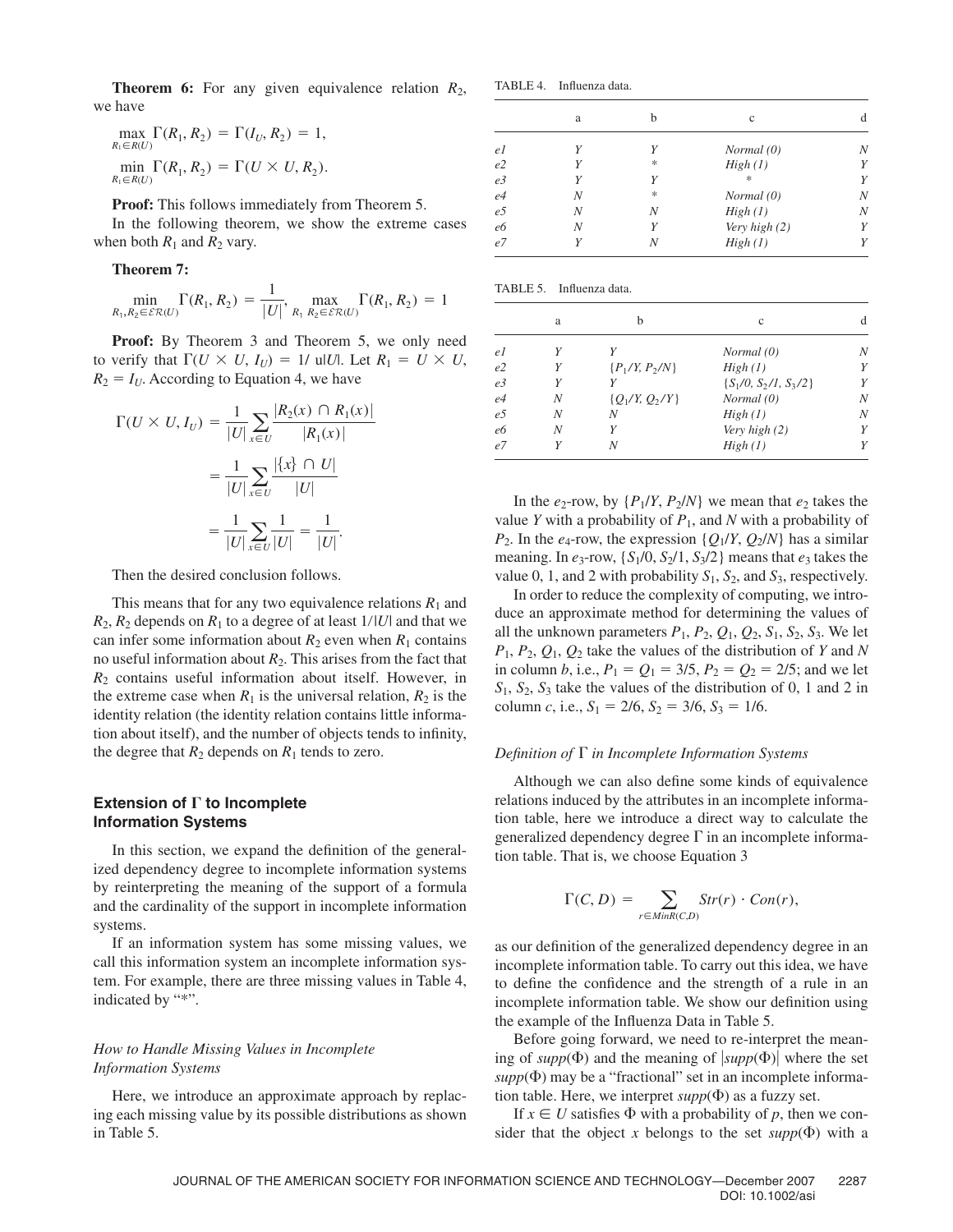membership of  $p$ , and we write the element  $x$  in  $supp(\Phi)$  as *p/x*. For example, in Table 5, let  $\Phi$  be the formula  $b = Y$ .  $e_1$ satisfies the formula  $b = Y$  with a probability of 1, the probability of *Y* in  $e_1$ -row, *b*-column, while  $e_2$  satisfies the formula  $b = Y$  with a probability of  $P_1 = 3/5$ , the probability of *Y* in *e*<sub>2</sub>-row, *b*-column. We have

$$
supp(\Phi) = \{1/e_1, 0.6/e_2, 1/e_3, 0.6/e_4, 0/e_5, 1/e_6, 0/e_7\}.
$$

We can delete all the elements whose probabilities are equal to zero, i.e., we can write  $supp(\Phi)$  as  $supp(\Phi) = \{1/e_1,$ 0.6/*e*2, 1/*e*3, 0.6/*e*4, 1/*e*6}.

Then we define the fuzzy set  $supp(\Phi)$  inductively as follows: If *x* belongs to  $supp(\Phi)$  with a membership of  $\mu_{supp(\Phi)}(x) = p$ , and *x* belongs to *supp*( $\Psi$ ) with a membership of  $\mu_{\text{supp}(\Psi)}(x) = q$ , then *x* belongs to  $\text{supp}(\Phi \wedge \Psi)$  with a membership of  $\mu_{supp(\Phi \land \Psi)}(x) = pq$ , *x* belongs to  $supp(\sim \Phi)$ with a membership of  $\mu_{supp(\sim \Phi)}(x) = 1 - p$ , and *x* belongs to  $supp(\Phi \vee \Psi)$  with a membership of  $\mu_{supp(\Phi \vee \Phi)}(x) = 1 (1 - p)(1 - q)$ . Formally *supp*( $\Phi$ ) is defined inductively in terms of algebraic operations of a fuzzy set as follows:

$$
F1: supp(a = v) = \{\mu(x)/x | x \in U, P(a(x) = v) = \mu(x)\}\
$$
  
for  $a \in B$  and  $v \in V_a$   

$$
F2: supp(\Phi \vee \Psi) = supp(\Phi) + supp(\Psi)
$$
  

$$
F3: supp(\Phi \wedge \Psi) = supp(\Phi) \cdot supp(\Psi)
$$
  

$$
F4: supp(\sim \Phi) = \sim supp(\Phi)
$$

where  $supp(\Phi) + supp(\Psi)$  is the algebraic sum of the fuzzy sets  $supp(\Phi)$  and  $supp(\Psi)$ ,  $supp(\Phi) \cdot supp(\Psi)$  is the algebraic product of the fuzzy sets  $supp(\Phi)$ , and  $supp(\Psi)$ , and  $\sim supp(\Phi)$ is the complement of the fuzzy sets  $supp(\Phi)$  (Zimmerman, 2001).

The cardinality  $|supp(\Phi)|$  can be defined in term of the fuzzy set, i.e.,

$$
|supp(\Phi)| = \sum_{x \in U} \mu_{supp(\Phi)}(x). \tag{9}
$$

Next, as an example, we will calculate the generalized dependency degree between  $C = \{a, b, c\}$  and  $D = \{d\}$  in Table 5 by Equation 3. First, we need to calculate the confidence and strength of each minimal decision rule using the following definitions:

$$
Con(\Phi \to \Psi) = |supp(\Phi \land \Psi)| / |supp(\Phi)|, \quad (10)
$$

$$
Str(\Phi \to \Psi) = |supp(\Phi \land \Psi)|/|U|.
$$
 (11)

**Example 5:** We show in the following calculation process the confidence and strength of one minimal rule; the results of all the other minimal rules are listed in Table 6. Since

$$
supp(a = Y \land b = Y \land c = 0 \land d = Y) = \{S_1/e_3\},
$$
  
\n
$$
|\{S_1/e_3\}| = S_1 = 2/6, supp(a = Y \land b = Y \land c = 0)
$$
  
\n
$$
= \{1/e_1, S_1/e_3\}
$$
  
\n
$$
|\{1/e_1, S_1/e_3\}| = 1 + S_1 = 1 + 2/6 = 4/3,
$$

we have the minimal rule  $a = Y \wedge b = Y \wedge c = 0 \rightarrow d = Y$ with confidence  $= 1/4$ , strength  $= 1/21$ . So, we have

TABLE 6. Results of all minimal rules.

| a | b | $\mathbf{C}$   | d | Con      | Str      | a                | b | $\mathbf{c}$   | d | Con      | Str      |
|---|---|----------------|---|----------|----------|------------------|---|----------------|---|----------|----------|
| Y | Y | $\theta$       | Y | 1/4      | 1/21     | $\boldsymbol{N}$ | Υ | 0              | Υ | $\theta$ | $\theta$ |
| Y | Y | $\theta$       | N | 3/4      | 1/7      | N                | Υ | 0              | N | 1        | 3/35     |
| Y | Υ | 1              | Υ |          | 11/70    | N                | Υ | 1              | Y | 0        | $\Omega$ |
| Y | Y | 1              | Ν | 0        | 0        | Ν                | Υ | 1              | N | 0        | $\theta$ |
| Y | Y | $\overline{c}$ | Υ |          | 1/42     | N                | Υ | $\overline{c}$ | Υ | 1        | 1/7      |
| Y | Y | $\overline{c}$ | Ν | $\theta$ | 0        | N                | Y | $\mathfrak{D}$ | N | $\Omega$ | $\Omega$ |
| Y | N | $\theta$       | Y | 0        | 0        | N                | N | 0              | Y | 0        | $\theta$ |
| Y | N | $\theta$       | Ν | $\theta$ | 0        | N                | N | 0              | N | 1        | 2/35     |
| Y | N | 1              | Y |          | 1/5      | N                | N | 1              | Y | $\theta$ | $\theta$ |
| Y | N | 1              | Ν | $\theta$ | 0        | N                | N | 1              | N |          | 1/7      |
| Y | N | $\overline{c}$ | Y | 0        | $\theta$ | N                | N | $\overline{c}$ | Υ | $\theta$ | $\theta$ |
| Y | Ν | $\overline{c}$ | Ν | 0        | 0        | Ν                | Ν | $\overline{c}$ | Ν | 0        | $\theta$ |

$$
\Gamma(C, D) = \sum_{r \in MinR(C, D)} Str(r) \cdot Con(r)
$$
  
= 1/21 \cdot 1/4 + 1/7 \cdot 3/4 + 11/70 \cdot 1  
+ 1/42 \cdot 1 + 1/5 \cdot 1 + 3/35 \cdot 1 + 1/7 \cdot 1  
+ 2/35 \cdot 1 + 1/7 \cdot 1 = 13/14.

By the next theorem, we show one more property of the generalized dependency.

**Theorem 6:** In an incomplete information system, we have  $0 \leq \Gamma(C, D) \leq 1$ .

**Proof:** Because every object contributes  $1/|U|$  to the sum of  $\Sigma_{r \in MinR(C,D)}$  *Str(r)* and there are |*U*| objects in total, we have  $\sum_{r \in \text{MinR}(C,D)} \text{Str}(r) = 1$ . It is obvious that  $\text{Con}(r) \leq 1$ for any rule *r*, so we have

$$
\sum\nolimits_{r \in MinR(C,D)} Str(r) \cdot Con(r) \leq \sum\nolimits_{r \in MinR(C,D)} Str(r) = 1.
$$

Note that our method enables us to handle an information table whose values are probabilistic distributions, and that an information table without missing values can be understood as a special case of an incomplete information table.

We also note that the method of handling missing values introduced in this section is one of many possible ways. If the method of handling missing values is changed to a new one, we can still use Equation 3 as our definition of the generalized dependency degree  $\Gamma$  in an incomplete information table by re-interpreting correspondingly the meaning of *supp*( $\Phi$ ) and the meaning of *supp*( $\Phi$ ).

# **Discussion: Comparison with the Conditional Entropy**

Yao (2003a, 2003b) classifies rules into two types: oneway rule and two-way rule. The generalized dependency degree is in fact a measure for one-way rule, which is different from the eight information measures for one-way rule summarized in (Yao, 2003b). Among these eight information measures, the conditional entropy is a well-known measure,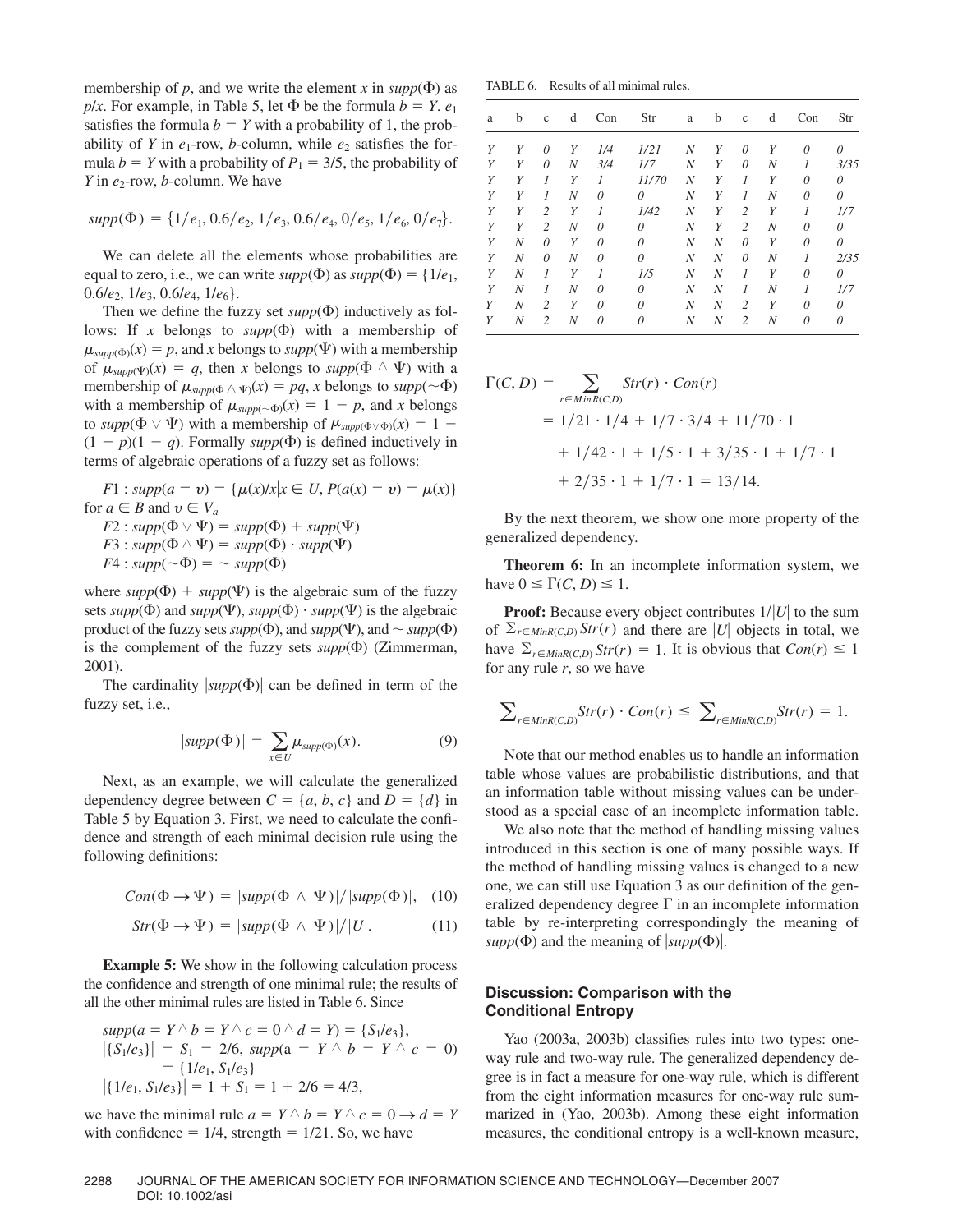and we will make a comparison between the generalized dependency degree and the conditional entropy in this section.

Malvestuto (1986), Lee (1987), and Nambiar (1980) introduce the idea of applying the Shannon entropy function to measure the "information content" of the data in the columns of an attribute set. They extend the idea to develop a measure that, given a finite table *T*, quantifies the amount of information the columns of *C* contain about *D*. This measure is the conditional entropy (Giannella & Robertson, 2004). The formulation for the conditional entropy is as follows:

$$
H(D|C) = -\sum_{c} \sum_{d} \Pr(c) \cdot \Pr(d|c) \cdot \log_2(\Pr(d|c))
$$
  
= 
$$
-\sum_{c} \Pr(c) \cdot \sum_{d} \Pr(d|c) \cdot \log_2(\Pr(d|c)),
$$

where *c* and *d* denote the vectors consisting of the values of attributes in *C* and in *D*, respectively.

Dalkilic and Robertson (2000) refer to the conditional entropy as an information dependency measure, denoted by  $H_{C\rightarrow D}$ . They develop a variety of arithmetic inequalities for this measure. The formulation of the entropy is

$$
H(D) = -\sum_{d} \Pr(d) \cdot \log_2(\Pr(d)).
$$

The conditional entropy is well discussed in the literature of Information Theory (Cover, 1991; Yeung, 2002), and it is used in the C4.5 decision tree algorithm (Quinlan, 1993) and the latest open-source version C4.5R8 (Quinlan, 1996).

The generalized dependency degree and the conditional entropy are similar in two different aspects:

- Both the generalized dependency degree and the conditional entropy measure the degree to which *D* depends on *C*.
- The generalized dependency degree is computed as a type of weighted average of the confidence of decision rules, and conditional entropy averages over the logarithm of the confidence of decision rules. The same weights are employed in both the generalized dependency degree and the conditional entropy.

However, the generalized dependency degree and the conditional entropy are different in three aspects:

- The value of the conditional entropy is between zero and infinity, while the value of the generalized dependency degree is between zero and one, and from this point of view, the generalized dependency degree can serve directly as an index.
- The first form of the conditional entropy is defined in terms of equivalence relations, and so it can be extended to binary relations.
- To compute the generalized dependency degree by the third form, we need only to carry out simple arithmetic operations, while to compute the conditional entropy, we have to compute the logarithm of the frequency, a time-consuming operation.

The idea for  $\Gamma$  is based on the idea of rough set, we have compared  $\Gamma$  with  $\gamma$  in Equations 1, 2, 4, 5, 6, and 7. In the next section, on one hand, we will compare  $\Gamma$  with the conditional entropy on their applications in the decision tree classifier in which the attribute is selected one by one according to its conditional entropy or  $\Gamma$  value on the current node. On the other hand, we will conduct some experiments to make an empirical comparison between  $\Gamma$  and  $\gamma$  on their applications in attribute selection in which attributes are selected as a subset according to its  $\Gamma$  value or its  $\gamma$  value.

# **Experiments**

In the above sections, we have given a detailed explanation of the generalized dependency degree by presenting its various forms and developing its various properties. In this section, we will show its significance in decision trees and attribute selection.

There are several reasons to choose C4.5R8 decision tree classifier for our comparison. First and the most important, C4.5R8 uses the conditional entropy that we want to compare with  $\Gamma$ , while neural networks do not use the conditional entropy. Second, C4.5R8 can handle continuous attributes and missing values, which makes it easy to compare  $\Gamma$  with the conditional entropy in various cases-handling discrete attribute, handling continuous attributes, and handling missing values. Third, compared to other classifiers, a decision tree can be understood easily. Fourth, it often takes large amounts of time to train a neural network, while C4.5R8 decision tree classifier is efficient in training time (Lim, Loh, & Shih, 2000) and thus suitable for large training sets. Lastly, as comparable with neural networks, decision trees already display good classification accuracy (Hassanien, 2004).

# *Comparison With the Conditional Entropy in Decision Trees*

We will replace the conditional entropy used in the C4.5 algorithm with the generalized dependency degree such that a new C4.5 algorithm is formed.

C4.5 has its origins in Hunt's Learning Systems by way of ID3. The latest open-source version of C4.5 is C4.5R8 (Quinlan, 1996). The C4.5R8 algorithm uses a divide-andconquer approach to grow decision trees. A brief explanation of the C4.5R8 algorithm is given below. For further details, see Quinlan, 1993 and 1996.

The basic idea of the C4.5R8 decision tree algorithm is similar to ID3. It divides the whole training set into smaller subsets until subsets with all or the majority of data corresponding to the same class are created. It generates a decision tree from the whole training set. The whole training set corresponds to the root node. Each of the interior nodes including the root node of the tree is labeled by an attribute, while branches that lead from the node are labeled by the value of the attribute. The leaves of the tree correspond to the classes. The tree construction process is guided by choosing the most informative attribute at each step. Let *T* be the current set of training cases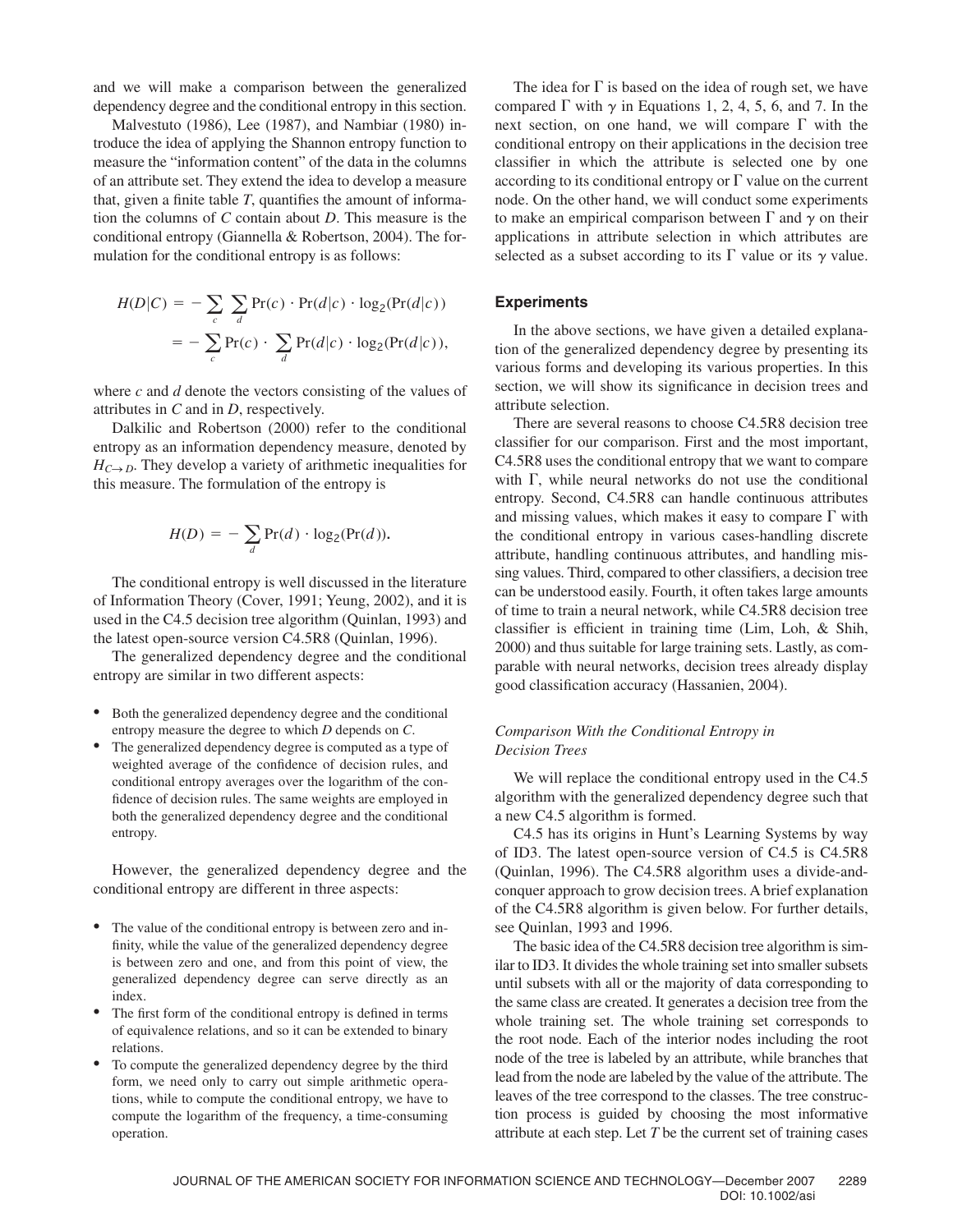and  $\{O_i, j = 1, 2, \ldots, n\}$  be the set of current attribute values. Then, *T* is partitioned into subsets  $T_1, T_2, \ldots, T_n$ , where  $T_i$ contains all the cases in *T* whose current attribute value is *Oj*. A decision tree is constructed by recursively applying the algorithm to each subset of training cases, so that each branch leads to the decision tree constructed from the subset  $T_i$  of training cases. Tree construction stops when all examples in a node are of the same class. This node, called a leaf, is labeled by a value of the class variable. Each leaf is labeled by exactly one class name. However, leaves can also be empty, if there are no training examples having attribute values that would lead to a leaf, and such empty leaf is labeled as the most frequent class in C4.5.

C4.5R8 employs gain criterion and gain ration criterion to select the most informative attribute at each subset of training cases.

If the algorithm is run with option -g, then for every condition attribute *a*, its information gain is computed by the formula

$$
G(D, \{a\}) = \begin{cases} H(D) - H(D|\{a\}), \\ \text{if } a \text{ is a discrete attribute,} \\ H(D) - H(D|\{a\}) - \log_2(N-1)/|U|, \\ \text{if } a \text{ is a continuous attribute,} \end{cases}
$$

where *N* is the number of distinct values of the attribute *a*, and  $log_2(N-1)/|U|$  is used to reduce the bias towards the continuous attribute according to MDL principle. Note that if *a* is a continuous attribute,  $H(D|\{a\})$  is the maximum value of  $H(D|\{a^t\})$  among all possible tests, such as  $a \leq t$ for a potential threshold *t*, and the new attribute  $a^t$  is defined as  $a^t$  = true if  $a \leq t$  and  $a^t$  = false otherwise. The attribute that has the maximum gain among all the condition attributes is chosen; then the training cases *T* are partitioned into subsets  $T_1, T_2, \ldots, T_n$  according to the value of the chosen attribute. The same procedure is applied recursively to each subset of the training cases. If, instead, the algorithm is run with the default option, then for every condition attribute *a*, its information gain ratio is computed by the formula

$$
\frac{G(D,\lbrace a \rbrace)}{H(\lbrace a \rbrace)}.
$$

If the algorithm is run with option -s, then the values of discrete attributes will be grouped for test, and again the gain ratio criterion will be used. If the algorithm is run with option -g -s, then the values of discrete attributes will be grouped for test, and the gain criterion will be used.

In case of missing values, the information gain for attribute *a* is computed by the formula

$$
G(D, \{a\}) = \begin{cases} P(a) * (H(D) - H(D|\{a\})), & \text{if } a \text{ is discrete,} \\ P(a) * (H(D) - H(D|\{a\}) - \log_2(N-1)/|U|), & \text{if } a \text{ is continuous.} \end{cases}
$$

where  $p(a)$  is the probability that  $a$  is known.

We replace the information gain in the original C4.5R8 algorithm with

$$
G(D,\lbrace a \rbrace) = \Gamma(\lbrace a \rbrace, D) - \Gamma(D)
$$

in our new C4.5 algorithm, where  $\Gamma(D) = \Gamma(U \times U,$ *IND*(*D*)). Note that by Theorem 6, we have  $G(D, \{a\}) \geq 0$ . Similar to the conditional entropy, if *a* is a continuous attribute,  $\Gamma({a}, D)$  is the maximum value of  $\Gamma({a}, D)$ among all possible tests such as  $a \leq t$  for a potential threshold *t*, and the new attribute  $a^t$  is defined as  $a^t$  = true if  $a \leq$ *t*, and  $a^t$  = false otherwise. In case of missing values, we use our definition of  $\Gamma(C, D)$  in incomplete information systems introduced in the Extension of  $\Gamma$  to Incomplete Information Systems section.

Moreover, in the new C4.5 algorithm, we do not employ the MDL principle by which the original C4.5R8 can correct the split selection bias towards the continuous attribute. Because the conditional entropy has the meaning of average code length, it is compatible with the MDL principle in the original C4.5R8; in contrast, the generalized dependency degree means the degree to which the decision attribute depends on the condition attribute, so the new C4.5 using the generalized dependency degree is not compatible with the MDL principle and so we does not include it in the new C4.5.

One further change we make from the original C4.5R8 is that we stop the procedure of building the tree earlier by applying a new criterion: in the current node, if for every attribute, the number of the gain cases is less than a given value 0.75 and then the splitting procedure stops. The number of the gain cases is calculated by multiplying the number of cases in the current node by the dependency gain.

Both the original C4.5R8 and the new C4.5 are applied to all of the same 20 datasets from the UCI machine learning repository as Quinlan (1996) uses. Note that the datasets we use may have slight differences from those Quinlan (1996) uses. For example, the glass dataset we use has a different order of the cases from Quinlan's. Table 7 is a description of the datasets we use. The first column shows the names of the datasets, the second column gives the numbers of cases in each dataset, the third column gives the number of classes, the fourth column gives the number of continuous attributes, the fifth column gives the number of discrete attributes, and the final column describes whether there are missing values in each dataset.

The experiments are conducted on a workstation whose hardware model is Nix Dual Intel Xeon 2.2GHz, with 1GB of RAM, and whose OS is Linux Kernel 2.4.18-27smp (RedHat7.3). Both algorithms use 10-fold cross-validations with each task. The figures shown in Table 8 are the mean error rate of the 10-fold cross-validations of both the original C4.5R8 and the new C4.5 with the same option -g -s.

The second and fourth columns in Table 8 are the mean error rates (error rate  $= 100\% -$  classification rate) before and after pruning, respectively, obtained by running with the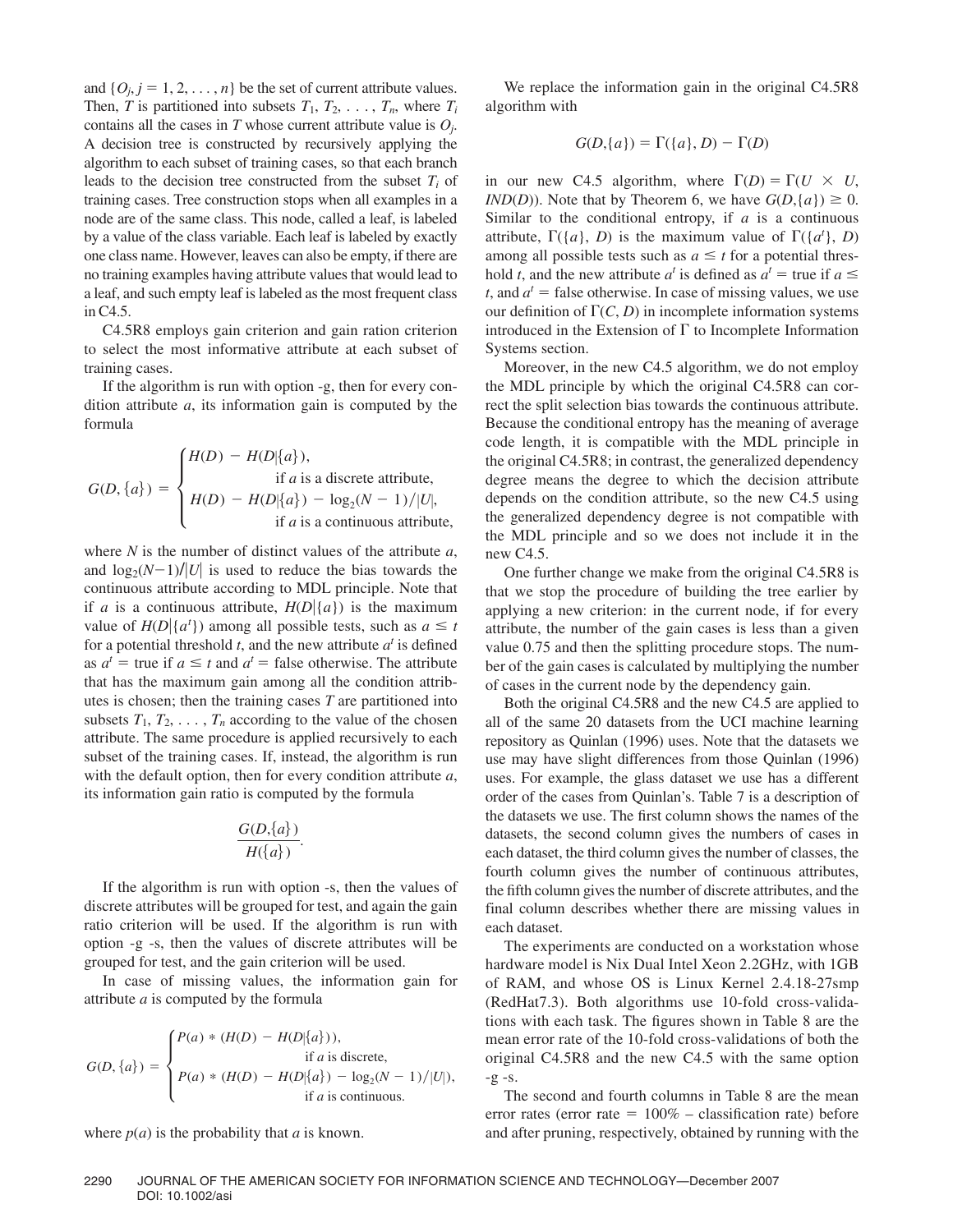TABLE 7. Description of the datasets.

| Dataset         | Cases | Classes        | Cont | Discr        | Missing |
|-----------------|-------|----------------|------|--------------|---------|
| Anneal          | 898   | 6              | 6    | 32           | Y       |
| Auto            | 205   | 6              | 15   | 10           | Y       |
| Breast-w        | 699   | $\overline{2}$ | 9    | $\mathbf{0}$ | Y       |
| Colic           | 368   | $\overline{2}$ | 7    | 15           | Y       |
| Credit-a        | 690   | $\overline{2}$ | 6    | 9            | Y       |
| $Credit-g$      | 1000  | $\overline{2}$ | 7    | 13           | N       |
| <b>Diabetes</b> | 768   | $\overline{2}$ | 8    | $\Omega$     | N       |
| Glass           | 214   | 6              | 9    | $\Omega$     | N       |
| Heart-c         | 303   | $\overline{2}$ | 6    | 7            | Y       |
| Heart-h         | 294   | $\overline{2}$ | 8    | 5            | Y       |
| Hepatitis       | 155   | $\overline{2}$ | 6    | 13           | Y       |
| Allhyper        | 3772  | 5              | 7    | 22           | Y       |
| <b>Iris</b>     | 150   | 3              | 4    | $\Omega$     | N       |
| Labor           | 57    | $\overline{2}$ | 8    | 8            | Y       |
| Letter          | 20000 | 26             | 16   | $\Omega$     | N       |
| Segment         | 2310  | 7              | 19   | $\Omega$     | N       |
| Sick            | 3772  | $\overline{2}$ | 7    | 22           | Y       |
| Sonar           | 208   | $\overline{2}$ | 60   | $\Omega$     | N       |
| Vehicle         | 846   | 4              | 18   | $\Omega$     | N       |
| Wave            | 300   | 3              | 21   | $\Omega$     | N       |

option that uses the gain criteria (not the gain ratio) and the grouping method in the original C4.5R8 system. The third and fifth columns are the results before and after pruning, respectively, obtained by running with the same option in the new C4.5 system. This means that when the new gain criteria based on the generalized dependency degree is used, the grouping method is also used, but the MDL principle is not used. In each row of the second and third columns, the smaller result is shown in bold, and so do the fourth and fifth columns. The final row shows the sum of results of the experiments on the 20 datasets.

The values shown in Table 9 describe the average run time of the 10-fold cross-validations. The time unit in Table 9 is 0.01 second. The second column and the fifth column in

TABLE 8. Mean error rates of the original C4.5 and the new C4.5.

| Dataset         | O Unpruned<br>$(\%)$ | N Unpruned<br>$(\%)$ | O Pruned<br>$(\%)$ | N Pruned<br>$(\%)$ |
|-----------------|----------------------|----------------------|--------------------|--------------------|
| Anneal          | 3.9                  | 6.1                  | 4.6                | 7.9                |
| Auto            | 20.5                 | 22.0                 | 22.0               | 22.5               |
| Breast-w        | 5.7                  | 4.2                  | 4.3                | 4.5                |
| Colic           | 19.8                 | 16.3                 | 16.0               | 15.4               |
| Credit-a        | 19.7                 | 15.2                 | 17.1               | 15.6               |
| $Credit-g$      | 30.5                 | 27.2                 | 28.0               | 27.0               |
| <b>Diabetes</b> | 24.7                 | 26.0                 | 24.5               | 25.6               |
| Glass           | 31.2                 | 31.7                 | 30.3               | 30.3               |
| Heart-c         | 22.4                 | 23.4                 | 21.4               | 23.1               |
| Heart-h         | 24.2                 | 20.7                 | 22.8               | 21.1               |
| Hepatitis       | 20.0                 | 19.3                 | 19.9               | 19.3               |
| Allhyper        | 1.4                  | 1.1                  | 1.4                | 1.2                |
| <b>Iris</b>     | 6.0                  | 4.0                  | 6.0                | 4.0                |
| Labor           | 24.7                 | 15.7                 | 26.3               | 19.3               |
| Letter          | 11.9                 | 12.5                 | 11.9               | 12.4               |
| Segment         | 3.2                  | 3.5                  | 3.2                | 3.7                |
| Sick            | 1.2                  | 1.0                  | 1.1                | 1.0                |
| Sonar           | 20.7                 | 27.9                 | 20.7               | 27.9               |
| Vehicle         | 27.8                 | 30.1                 | 28.0               | 30.4               |
| Wave            | 28.4                 | 26.0                 | 28.4               | 26.3               |
| Sum             | 347.9                | 333.9                | 337.9              | 338.5              |

Table 9 show the average run time of the original procedure C4.5R8 before pruning and after pruning in the 10-fold crossvalidations. The third and the fourth columns show the average run time of the new C4.5 without the pruning procedure and the reduced time rate relative to the second column, while the sixth and seventh columns give the corresponding results of the new C4.5 with the pruning procedure. Note that the run time does not include the run time for data preparation for the cross-validation, or the run time for final result reporting, in both C4.5 systems.

The values shown in Table10 describe the average number of leaves of the decision trees of the 10-fold cross-validations.

| Dataset   | O Unpruned | N Unpruned | Reduced (%) | O Pruned | N Pruned | Reduced (%) |
|-----------|------------|------------|-------------|----------|----------|-------------|
| Anneal    | 6.2        | 4.600      | 25.8        | 6.800    | 5.100    | 25.0        |
| Auto      | 9.6        | 2.600      | 72.9        | 9.700    | 2.600    | 73.2        |
| Breast-w  | 1.5        | 1.000      | 33.3        | 1.600    | 1.000    | 37.5        |
| Colic     | 3.9        | 1.500      | 61.5        | 4.100    | 1.500    | 63.4        |
| Credit-a  | 7          | 2.400      | 65.7        | 8.300    | 2.500    | 69.9        |
| Credit-g  | 9.5        | 4.700      | 50.5        | 11.500   | 5.200    | 54.8        |
| Diabetes  | 4.2        | 2.400      | 42.9        | 4.600    | 2.600    | 43.5        |
| Glass     | 1.4        | 0.900      | 35.7        | 2.300    | 1.500    | 34.8        |
| Heart-c   | 1.7        | 0.700      | 58.8        | 2.000    | 0.900    | 55.0        |
| Heart-h   | 1.6        | 0.700      | 56.3        | 1.900    | 0.700    | 63.2        |
| Hepatitis | 0.8        | 0.600      | 25          | 0.900    | 0.700    | 22.2        |
| Allhyper  | 40         | 18.500     | 53.8        | 45.000   | 18.500   | 58.9        |
| Iris      | 0.25       | 0.200      | 20          | 0.500    | 0.400    | 20.0        |
| Labor     | 0.2        | 0.100      | 50          | 0.400    | 0.400    | 0.0         |
| Letter    | 7.4        | 5.540      | 25.1        | 8.150    | 5.940    | 27.1        |
| Segment   | 41.1       | 24.800     | 39.7        | 46.700   | 25.500   | 45.4        |
| Sick      | 35.6       | 17.100     | 52          | 38.100   | 20.800   | 45.4        |
| Sonar     | 11.2       | 5.000      | 55.4        | 12.900   | 5.100    | 60.5        |
| Vehicle   | 8.4        | 5.800      | 31          | 10.800   | 6.300    | 41.7        |
| Wave      | 5.7        | 2.00       | 64.9        | 6.8      | 2.10     | 69.1        |

TABLE 9. Average run time of the original C4.5R8 and the new C4.5.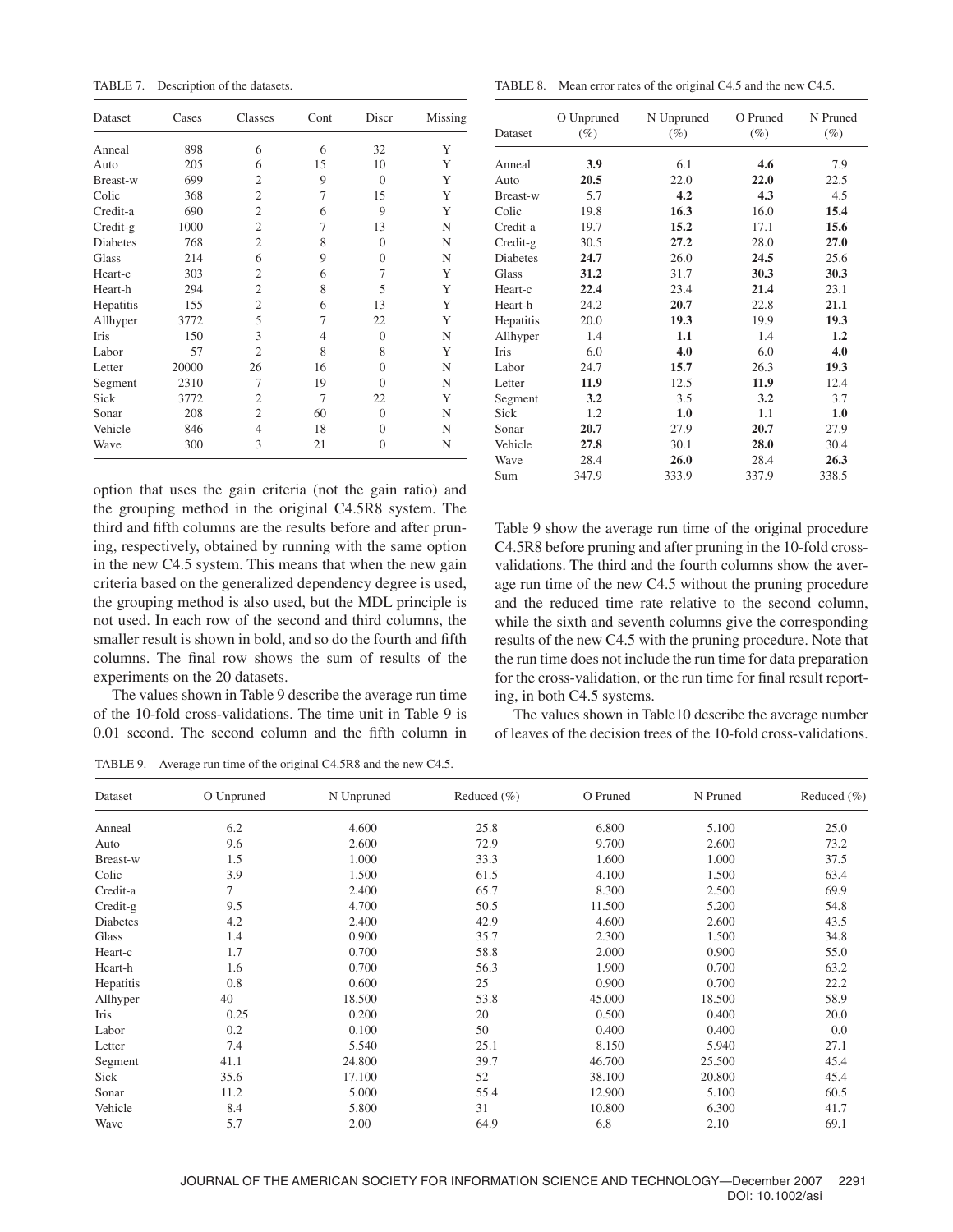The second and the fourth columns in Table10 show the results of the original procedure C4.5R8 before pruning and after pruning. The third and the fifth columns show the results of the new C4.5 before pruning and after pruning. In each row of the second and third columns, the smaller result is shown in bold, and so do the fourth and fifth columns.

The experiments show that the generalized dependency degree  $\Gamma(C, D)$  is a useful measure. We compare three aspects of the new C4.5 algorithm using the generalized dependency degree with the original C4.5R8 algorithm using the conditional entropy:

**Speed:** To compute  $\Gamma(C, D)$ , we only need to carry out arithmetic operations, while the computation of the commonly used conditional entropy needs to compute the logarithm of the frequency, a time-consuming operation. Furthermore, the building tree procedure in the new C4.5 algorithm stops earlier in most cases. This explains why the new C4.5 procedure with (or without) the pruning procedure runs much faster than the original C4.5R8 procedure with (or without) the pruning procedure. In fact, the new C4.5 procedure runs in about half of the time required by the original C4.5R8 procedure, and the new C4.5 procedure without pruning procedure can run a little faster still. Note that the original

TABLE 10. Average number of leaves of the original C4.5R8 and the new C4.5.

| Dataset    | O Unpruned | N Unpruned | O Pruned | N Pruned |  |
|------------|------------|------------|----------|----------|--|
| Anneal     | 139.8      | 144        | 93.4     | 83       |  |
| Auto       | 55.1       | 58.1       | 45.6     | 47.9     |  |
| Breast-w   | 41.2       | 17.4       | 22.2     | 15.8     |  |
| Colic      | 80.5       | 30.5       | 15.8     | 19.1     |  |
| Credit-a   | 137.4      | 56.2       | 59.7     | 51.5     |  |
| $Credit-g$ | 333.6      | 151.1      | 190.4    | 139.4    |  |
| Diabetes   | 49.4       | 90.2       | 43.4     | 80.8     |  |
| Glass      | 49         | 55.8       | 46.2     | 48       |  |
| Heart-c    | 69.6       | 33         | 36       | 26.5     |  |
| Heart-h    | 78.2       | 25.8       | 15.7     | 19       |  |
| Hepatitis  | 29.4       | 16.8       | 13.8     | 15.6     |  |
| Allhyper   | 63.7       | 46.8       | 34       | 28.2     |  |
| Iris       | 8.6        | 8.8        | 8        | 8.4      |  |
| Labor      | 14.1       | 7.8        | 7.8      | 5.3      |  |
| Letter     | 2581.8     | 2694       | 2412.4   | 2458.4   |  |
| Segment    | 86.4       | 97.2       | 81.8     | 94.8     |  |
| Sick       | 66.1       | 37         | 48.8     | 37       |  |
| Sonar      | 27.2       | 25         | 27.2     | 25       |  |
| Vehicle    | 151        | 171        | 134.8    | 163.2    |  |
| Wave       | 49.2       | 46.2       | 48.4     | 45       |  |

TABLE 11. Attribute selection by  $\gamma$  and  $\Gamma$  on the dataset "zoo."

C4.5R8 algorithm is the fastest algorithm in terms of training time among a group of 33 tree-based, rule-based, and statisticsbased classification algorithms (Lim et al., 2000).

**Prediction accuracy:** Before pruning, the new C4.5 outperforms the original C4.5R8 in prediction accuracy (the new C4.5 wins 11 cases, while C4.5R8 wins 9 cases). After pruning, the new C4.5 is comparable with the original C4.5R8 (the new C4.5 wins 10 cases, while C4.5R8 wins 9 cases). The new C4.5 algorithm seems more successful in the dataset labor in which the algorithm achieves a 15.7% prediction error rate, while the original algorithm has a 24.7% error rate.

The original C4.5R8 algorithm performs best using the pruning procedure, while the new C4.5 algorithm performs best without using the pruning procedure. The difference between the sum 333.9% of the results of experiments on 20 datasets in the third column and the sum 337.9% in the fourth column is 4%. This means that when we compare their best, the new C4.5 algorithm is comparable with the original C4.5R8 algorithm in prediction accuracy. Note that the prediction accuracy of the original C4.5R8 algorithm is not statistically significantly different from POL, whose prediction accuracy is the best among a group of 33 classification algorithms (Lim et al., 2000).

**Size of tree:** Before pruning, in 12 datasets, there are less leaves in trees created by the new C4.5 than those created by the original C4.5R8. After pruning, in 10 datasets, these are less leaves in trees created by the new C4.5 than those created by the original C4.5R8. This means the new C4.5 is better than the original C4.5R8 in size of tree when we do not use the pruning procedure, while it is comparable with the original C4.5R8 algorithm in size of tree when we use the pruning procedure.

### *Comparison With* g *In Attribute Selection*

We compare  $\Gamma$  with  $\gamma$  in attribute section on the zoo dataset, which is obtained from the UCI machine learning repository. The zoo dataset has 101 cases, 16 conditional attributes, and one decision attributes. All the attributes are discrete.

Let *D* be the set of the decision attributes. For a given number *k*, we select a subset *C* of conditional attributes such that  $\Gamma(C, D)$  ( $\gamma(C, D)$ ) is maximal among all possible subsets with *k* conditional attributes. Then we apply the selected subset of conditional attributes to C4.5R8 algorithm. The results are shown in the Table 11. The first column is the number

| $\boldsymbol{k}$ | $C_1$ by $\gamma$   | $\gamma(C_1, D)$ | O-default | $O-g-s$ | $C_2$ by $\Gamma$ | $\Gamma(C_2, D)$ | O-default | $O-g-s$ |
|------------------|---------------------|------------------|-----------|---------|-------------------|------------------|-----------|---------|
|                  | ${4}$               | 0.41             | 39.5      | 39.5    | ${13}$            | 0.60             | 26.4      | 26.4    |
| 2                | $\{1,13\}$          | 0.65             | 15.7      | 14.7    | ${4,13}$          | 0.83             | 12.7      | 12.7    |
| 3                | $\{3, 12, 13\}$     | 0.76             | 13.7      | 11.9    | ${4,6,13}$        | 0.92             | 12.7      | 10.8    |
| $\overline{4}$   | $\{3, 10, 13, 14\}$ | 0.96             | 17.7      | 10.9    | ${4,6,8,13}$      | 0.98             | 9.8       | 7.9     |
| 5                | ${4,6,8,12,13}$     | 1.0              | 5.9       | 5.9     | ${4,6,8,12,13}$   | 1.0              | 5.9       | 5.9     |
| 16               |                     | 1.0              | 6.6       | 6.9     |                   | 1.0              | 6.6       | 6.9     |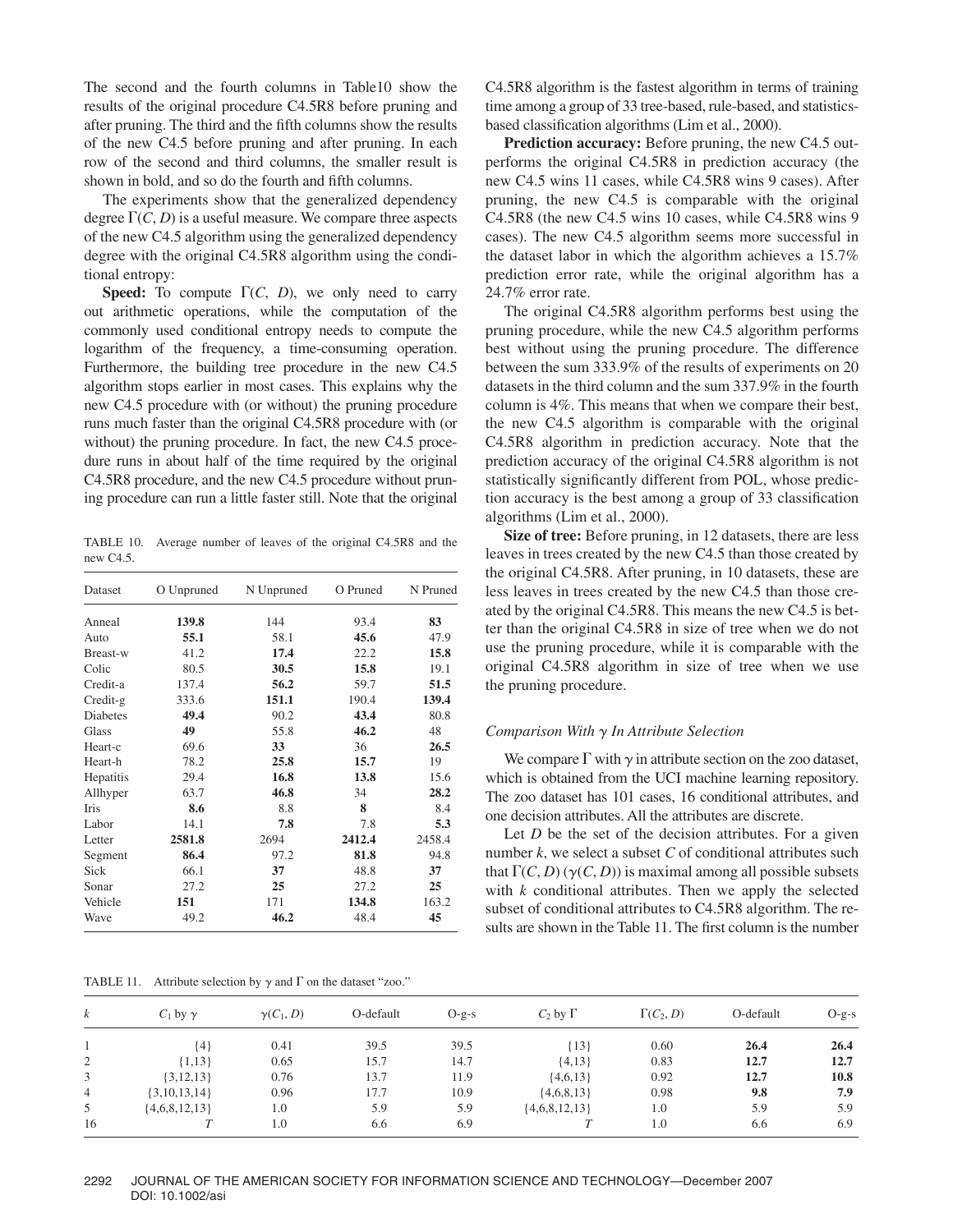of selected attributes. When the number of selected attributes is greater than five, there will no difference for attribute selection between  $\Gamma$  and  $\gamma$ , and we omit the cases when 5 <  $k < 16$ . This can be explained by Theorem 2 and Theorem 5. By Theorem 5, when  $C \subseteq C'$ ,  $\Gamma(C, D) \leq \Gamma(C', D)$  because of  $IND(C) \supseteq IND(C')$ , so the maximum  $\Gamma(C, D)$  is equal to one when *C* ranges over all the subsets with  $k(k > 5)$  conditional attributes because the maximum  $\Gamma(C, D)$  is equal to one when *C* ranges over all the subsets with  $k = 5$  conditional attributes; by Theorem 2, both  $\gamma$  and  $\Gamma$  is equal to one if one of them is equal to one, and therefore, the maximal value of  $\Gamma$  and the maximal value of  $\gamma$  is equal when  $k > 5$ . In the seventh row, *T* denotes the whole conditional attributes, i.e.,  $T = \{1, 2, 3, 4, 5, 6, 7, 8, 9, 10, 11, 12, 13, 14, 15,$ 16}. The second column and the sixth column are the set of conditional attribute selected by  $\gamma$  and  $\Gamma$ , respectively. The third column and the seventh column are the  $\gamma$  value and the  $\Gamma$  value, respectively, corresponding to the selected attributes.

The fourth column and the eighth column are the mean error rates of the 10-fold cross-validations on the selected attributes by  $\gamma$  and  $\Gamma$ , respectively, and the results are obtained by the C4.5R8 with default option; the fifth column and the ninth column are obtained by the C4.5R8 with the option -g -s.

The experimental results show that both  $\Gamma$  and  $\gamma$  are efficient in attribute selection on dataset zoo. By either of  $\Gamma$  and  $\gamma$ , we can find the same best attribute set {4, 6, 8, 12, 13} on which the C4.5R8 performs better in accuracy than employing all the conditional attributes. However, when the number of selected attributes is less than five, the C4.5R8 performs better in accuracy on the attributes selected by  $\Gamma$  than on those selected by  $\gamma$ .

# **Conclusion and Future Work**

We give three different forms of the generalized dependency degree in terms of equivalence relations, minimal rule, and arithmetic operation, respectively.

Among our three different forms of the generalized dependency degree, the first form of the measure (in terms of equivalence relations) is the most important. Besides its simplicity, the first form is flexible, and it can therefore be extended not only to an equivalence relation but also to an arbitrary relation. The first form (in terms of equivalence relations) and the second form (in terms of minimal rules) share the advantage of being easily understood, while the third form of the measure (in terms of arithmetic operations) is computationally efficient. So these three forms of the measure are suited to different situations. When we want to extend the measure to a more complicated data structure (such as partial order relation, totally order relation or others) than an equivalence relation, or when we want to find some properties of this measure, we can employ the first two forms of the measure. When we use it in a computing situation, the third form of the measure may be the best choice. In fact, in this article, we determine its properties

using the first two forms, and then in the experiments, we use the third form.

The generalized dependency degree  $\Gamma$  has some properties, such as the Partial Order Preserving Property and the Anti-Partial Order Preserving Property. Besides, its value is between zero and one. Therefore, it can serve as an index to measure how much decision attributes depend on conditional attributes. The experimental study shows that the generalized dependency degree is an informative measure in the decision tree and the attribute selection.

Our experiments only show some possible applications of the generalized dependency degree in the field of decision trees and in the field of attribute selection, and there is much future work left. In the future, we will investigate  $\Gamma$  in other fields where the conditional entropy is applicable. For the application in decision trees, the original pruning method is designed for the original C4.5R8, and we will also design a new pruning method that is suitable for the new C4.5.

#### **Acknowledgment**

This work is fully supported by two grants from the Research Grants Council of the Hong Kong Special Administrative Region, China (Project No. CUHK4150/07E and Project No. CUHK4235/04E). We thank J. R. Quinlan for his useful comments and his source code of the C4.5R8 algorithm, without which the experiments in this work would have taken much longer. The UCI Data Repository owes its existence to David Aha and Patrick Murphy. The breast cancer data (breast-w) was provided to the Repository by Dr. William H. Wolberg. We also want to express our thanks to the anonymous reviewers for their valuable comments.

#### **References**

- Cover, T. (1991). Elements of information theory. New York: Wiley.
- Dalkilic, M., & Robertson, E. (2000). Information dependencies. In Proceedings of the 19th ACM SIGMOD-SIGACT-SIGART Symposium on Principals of Database Systems (pp. 245–253). Dallas, ACM.
- Gediga, G., & Düntsch, I. (2001). Rough approximation quality revisited. Artificial Intelligence, 132, 219–234.
- Giannella, C., & Robertson, E. (2004). On approximation measures for functional dependencies. Information Systems, 29(6), 483–507.
- Gunther, G., & Ivo, D. (2000). Statistical techniques for rough set data analysis in rough sets: New developments (pp. 545–565). Heidelberg/ Berlin, Physica Verlag/Springer-Verlag.
- Hassanien, A. (2004). Rough set approach for attribute reduction and rule generation: Acase of patients with suspected breast cancer. Journal of the American Society for Information Science and Technology, 55(11), 954–962.
- Ivo, D., & Gunther, G. (1997). Statistical evaluation of rough set dependency analysis. International Journal of Human-Computer Studies, 46, 589–604.
- Kryszkiewicz, M. (1998). Rough set approach to incomplete information systems. Information Sciences, 112, 39–49.
- Kryszkiewicz, M. (1999). Rules in incomplete information systems. Information Sciences, 113, 271–292.
- Lee, T. (1987). An information-theoretic analysis of relational databases part i: data dependencies and information metric. IEEE Transactions on Software Engineering, 13(10), 1049–1061.
- Leung, Y., & Li, D. (2003). Maximal consistent block technique for rule acquisition in incomplete information systems. Information Sciences, 153, 85–106.